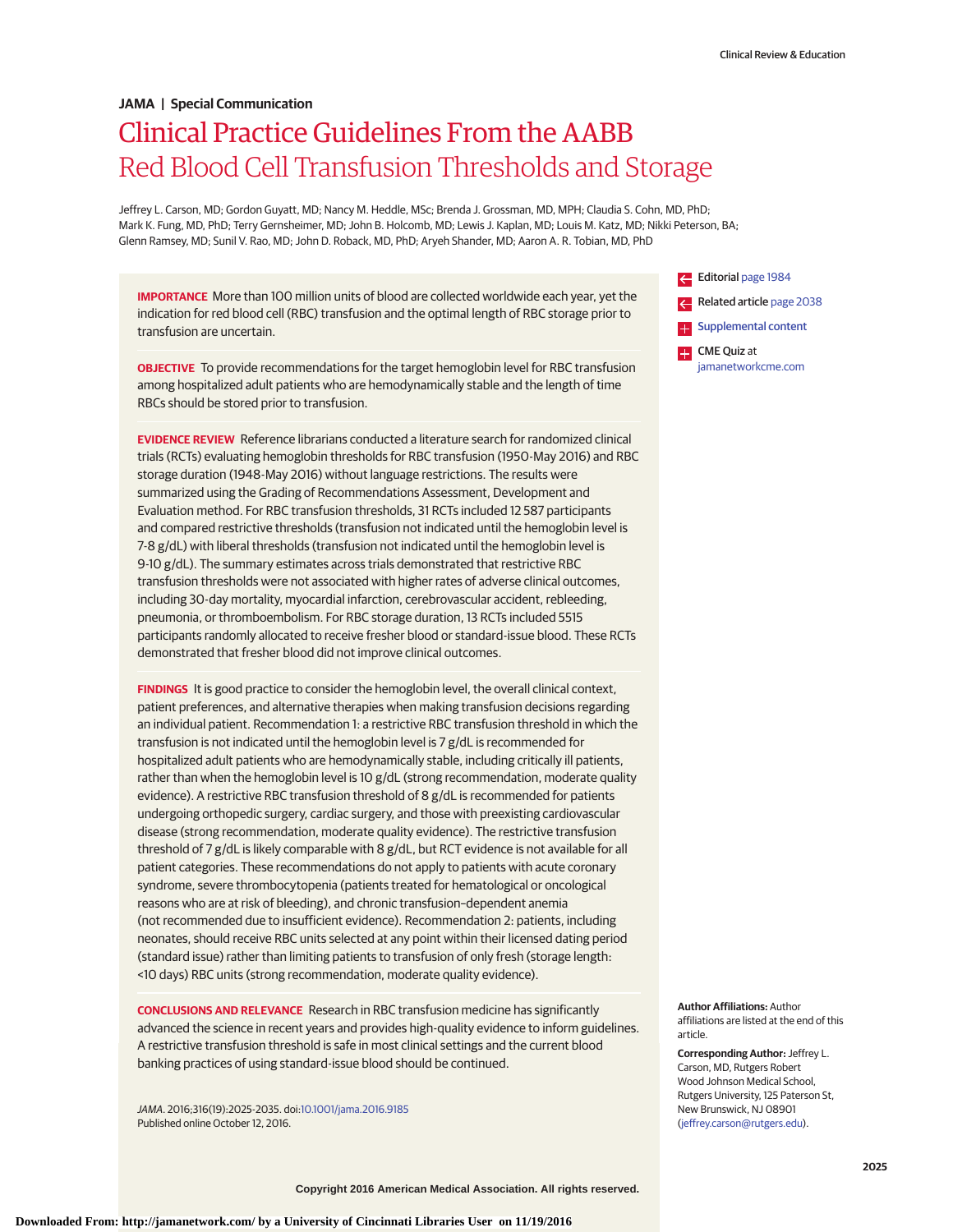The ore than 100 million units of blood are collected world-<br>wide each year,<sup>1</sup> and approximately 13 million red blood<br>cell (RBC) units are collected in the United States.<sup>2</sup> Dewide each year,<sup>1</sup> and approximately 13 million red blood cell (RBC) units are collected in the United States.<sup>2</sup> Despite previously published guidelines, $3-7$  there remains substantial variation in the practice of transfusing patients. Physicians often use hemoglobin level to decide when to transfuse,<sup>8</sup> although some guidelines<sup>9,10</sup> maintain that transfusion should be given for symptoms of anemia and not solely based on hemoglobin level.

Transfusion practices for RBCs should be designed to optimize clinical outcomes and to avoid transfusions that are not clinically indicated. Despite the risk of transfusion-transmitted infections and noninfectious adverse events, such as transfusion-related acute lung injury and transfusion-associated circulatory overload, RBC transfusion is relatively safe (Table 1). However, transfusing RBCs unnecessarily exposes patients to increased risk and costs without benefit. Consequently, transfusing RBCs at higher hemoglobin thresholds (ie, a liberal transfusion strategy) should be used only if a liberal strategy will improve the outcomes that are important to patients.

In addition to transfusion reactions and infectious risks associated with RBC transfusions, it has been suggested that an RBC storage lesion may result in adverse outcomes. Units of RBCs can be stored up to 42 days. The RBCs stored for longer periods have decreased ability to deliver oxygen due to decreased levels of 2,3-diphsophoglycerate, decreased nitric oxide metabolism, alterations of the RBC membrane leading to increased rigidity, and increased RBC endothelial adherence.<sup>19,20</sup> In addition, the storage medium may contain increased levels of free hemoglobin, iron, potassium, and inflammatory mediators that may lead to deleterious consequences.<sup>19,21</sup> Furthermore, observational studies<sup>22-24</sup> suggested that RBCs stored longer than 2 weeksmay be associated with increased morbidity and mortality; however, the data were conflicting.<sup>25-27</sup> These considerations raise the possibility that transfusion medicine services should preferentially provide fresher RBCs for transfusion compared with standard issue RBCs.

In 2012, the AABB (formerly known as the American Association of Blood Banks) published RBC transfusion guidelines based on 19 randomized clinical trials (RCTs) that included 6264 patients.<sup>28</sup> Many of those RCTs were small (median, 120 patients; range, 22 to 2016 patients) and had high risk of bias. During the past 4 years, the number of patients enrolled in RBC transfusion RCTs has more than doubled, and many studies have incorporated methods to minimize the risk of bias and enrolled populations of patients receiving frequent blood transfusions. Therefore, it is timely to reexamine the evidence and provide updated guidance to the medical community.

Thirteen RCTs have evaluated the effect of RBC storage duration of transfused RBCs on patient outcomes (7 since 2012).<sup>29-41</sup> However, there is currently no formal guidance on the optimal length of RBC storage prior to transfusion.

## Methods

These guidelines provide recommendations for (1) the clinicians caring for hospitalized adult patients who are hemodynamically stable and candidates for RBC transfusions, and (2) the transfusion medicine services responsible for storing and providing RBCs. The AABB commissioned and funded the development of these guidelines through the AABB clinical transfusion medicine committee. In addition, the board of directors charged the committee to recruit experts with an interest in RBC transfusion from other professional organizations.

#### Guideline Development Process

A committee of experts was assembled. Most of the experts were current or former members of the AABB clinical transfusion medicine committee (J.L.C., N.M.H., B.J.G., C.S.C., M.K.F., T.G., L.M.K., G.R., J.D.R., and A.A.R.T.). There also were experts appointed by professional organizations as subject matter experts (American Association for the Surgery of Trauma: J.B.H.; Society of Critical Care Medicine: L.J.K.; American College of Cardiology: S.V.R.; American Society of Anesthesiologists: A.S.; and American Society of Hematology: T.G.). The committee also included a patient representative (N.P.). Eight of the physicians were pathologists or hematologists (most with subspecialty expertise in transfusion medicine). The other physicians included an anesthesiologist, cardiologist, internist, critical care medicine physician, trauma or acute care surgeon, and a Grading of Recommendations Assessment, Development and Evaluation (GRADE) methodologist (G.G.).

The committee members had no substantial conflicts of interest (as defined by the AABB conflict of interest policy<sup>42</sup>). Pursuant to the conflict of interest policy, individual members were required to disclose actual and apparent financial, professional, or personal conflicts. Two members were authors on trials included in the systematic review on transfusion thresholds (J.L.C. and S.V.R.), 1 authored a systematic review of transfusion thresholds (J.L.C.), 2 were authors on trials of RBC storage duration (J.L.C. and N.M.H.), and 2 were authors on systematic reviews of RBC storage duration (G.G. and N.M.H.). One member (J.L.C.) was excused when voting on transfusion thresholds for patients with acute myocardial infarction due to his role as principal investigator on a pending grant proposal.

### Evidence Review and Grading

#### Systematic Review

The guidelines were developed based on separately published updated systematic reviews of the literature on transfusion thresholds<sup>43</sup> and RBC storage duration.<sup>44</sup> We performed literature searches of RCTs evaluating transfusion thresholds from 1950 through May 2016 and the storage duration of transfused RBCs from 1948 through May 2016.<sup>43</sup> The systematic review included RCTs in which the transfusion groups were assigned on the basis of a clear transfusion trigger or threshold, which was described as hemoglobin or hematocrit level that had to be reached before a RBC transfusion was administered. Trials of patients treated surgically, medically, or both were included as well as those involving adults or children (but not neonates). For the RBC storage systematic review, the included RCTs enrolled patients admitted to the hospital requiring a RBC transfusion and compared fresher vs standard issue RBC transfusions.<sup>44</sup> The term standard issue used in these guidelines is defined as units selected at any point within their licensed dating period, but only a small proportion of RBC units transfused were stored for 36 days to 42 days.

Theprimaryoutcomeinbothsystematicreviewswasmortality(30 daymortality for transfusion thresholdsandacompositeof thelongest follow-up provided in each trial, including 30 days, 90 days, and inhospital mortality for RBC storage duration). Secondary outcomes for transfusion thresholds included morbidity (eg, nonfatal myocardial infarction, pulmonary edema or congestive heart failure, stroke, thromboembolism, renal failure, infection, rebleeding, or mental confusion); the proportion of patients transfused with allogeneic RBCs, autologous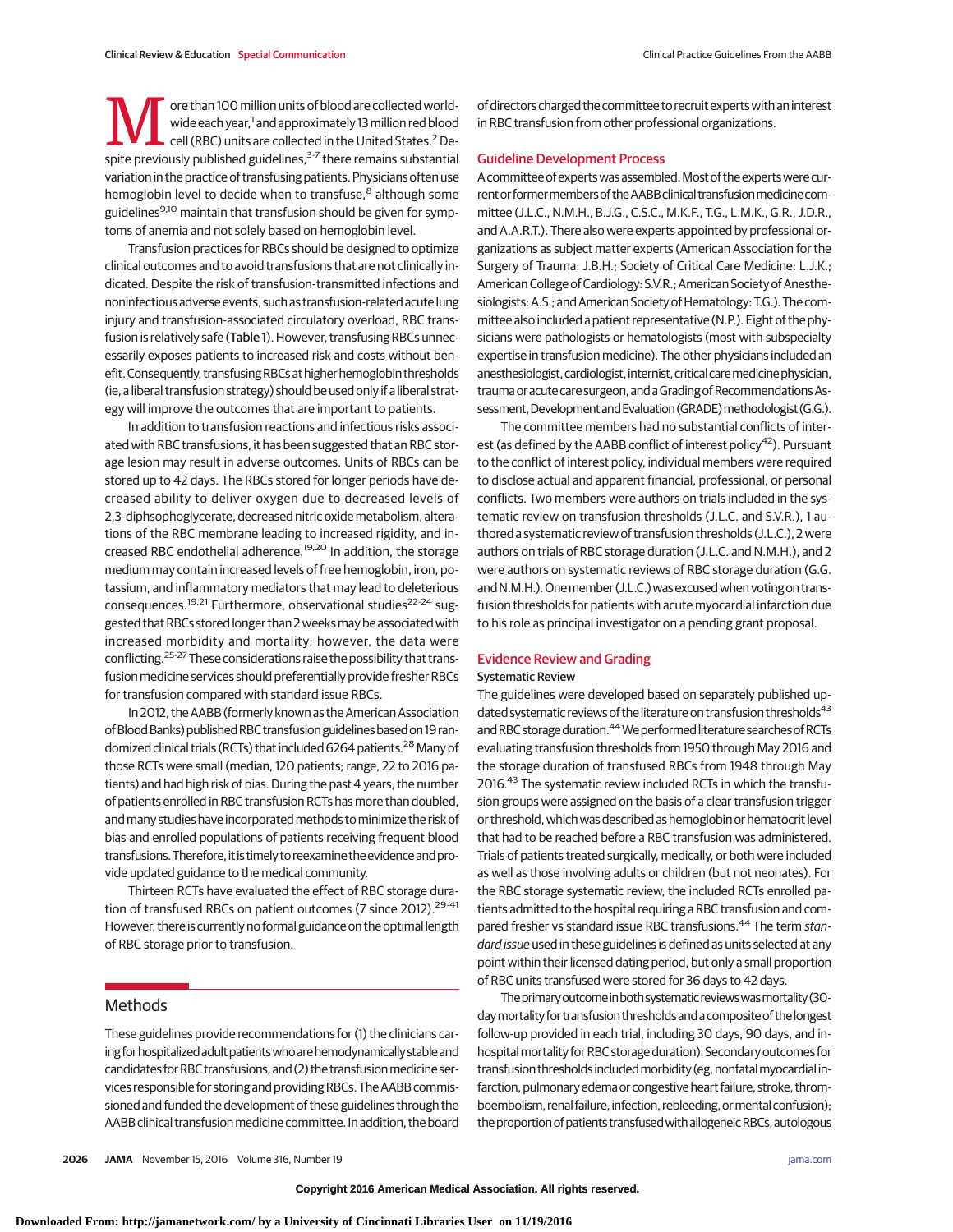| Table 1. Approximate Risk Per-Unit Transfusion of Red Blood Cells (RBCs) |  |  |  |
|--------------------------------------------------------------------------|--|--|--|
|--------------------------------------------------------------------------|--|--|--|

| <b>Adverse Event</b>                                         | Approximate Risk Per-Unit<br><b>Transfusion of RBCs</b> |
|--------------------------------------------------------------|---------------------------------------------------------|
| Febrile reaction <sup>11</sup>                               | $1:60^a$                                                |
| Transfusion-associated circulatory overload <sup>12,13</sup> | $1:100^{b}$                                             |
| Allergic reaction <sup>14</sup>                              | 1:250                                                   |
| Transfusion-related acute lung injury <sup>15</sup>          | 1:12000                                                 |
| Hepatitis C virus infection <sup>16</sup>                    | 1:1149000                                               |
| Hepatitis B virus infection <sup>17</sup>                    | $1:1208000$ to $1:843000^c$                             |
| Human immunodeficiency virus infection <sup>16</sup>         | 1:1467000                                               |
| Fatal hemolysis <sup>18</sup>                                | 1:1972000                                               |

- <sup>a</sup> Estimated to be 1:91 with prestorage leukoreduction and 1:46 with poststorage leukoreduction.
- <sup>b</sup> Indicates the estimated risk per recipient rather than unit.

<sup>c</sup> The estimate is variable depending on the length of the infectious period.

RBCs, or both; hemoglobin levels (the timing of measurement varied among trials); and the number of RBC units transfused. For RBC storage, the secondary outcomes included adverse events and nosocomial infection. The systematic reviews only included RCTs because observational studies evaluating the effect of transfusion are especially prone to confounding by indication and are likely to yield biased results.<sup>45,46</sup>

Each RCT was assessed for the risk of bias for sequence generation, allocation concealment, blinding, and incomplete outcome data using themethods recommendedbyCochrane (for transfusion threshold review)<sup>47</sup> and a modified risk of bias assessment tool (for storage duration).  $^{48}$  Statistical heterogeneity was assessed using both  $l^2$  and  $\chi^2$  tests.<sup>47</sup> Existing criteria provided guidance for making inferences regarding subgroup effects.<sup>49</sup> All analyses were performed using Review Manager (RevMan) version 5.2 (Cochrane Collaboration). The relative risks (RRs) and the corresponding 95% CIs were calculated for each trial using random-effects models.<sup>50</sup>

## Rating Quality of Evidence

The GRADE method $51,52$  was used to develop these guidelines (eAppendix in the [Supplement\)](http://jama.jamanetwork.com/article.aspx?doi=10.1001/jama.2016.9185&utm_campaign=articlePDF%26utm_medium=articlePDFlink%26utm_source=articlePDF%26utm_content=jama.2016.9185). Evidence profiles were prepared that displayed data in terms of benefits and harms for the most important outcomes. The profiles also were the basis for decisions regarding the rating down of quality for risk of bias, lack of consistency, lack of directness, lack of precision, and possible publication bias. The overall quality of evidence for each outcome was assessed for the systematic review on transfusion thresholds (J.L.C. and Simon Stanworth, MD, DPhil) and for the systematic review on RBC storage (Paul Alexander, PhD, G.G., and N.M.H.). The committee reviewed these ratings and made its final quality ratings and determined the strength of the recommendations during an in-person meeting.

# Committee Values and Preferences

With respect to transfusion thresholds, the committee made its recommendations based on the assumption that patients would highly value avoiding the rare but potentially serious adverse effects associated with RBC transfusion. Moreover, the committee placed value on resource conservation related to RBC transfusion. Therefore, when the evidence suggested no harms from withholding transfusion, the committee was prepared tomake a strong recommendation for a restrictive threshold. When evidence regarding harms was uncertain, the committee elected not to make a recommendation.

With respect to RBC storage duration, the committee placed a high value on feasibility and resource use considerations for RBC transfusion. Therefore, if evidence suggested no harms in using standard-issue blood, the committee was prepared tomake a strong recommendation for continuing with standard practice. The recommendations were voted and then the first (J.L.C.) and last (A.A.R.T.) authors prepared the draft guideline document,whichwas modified and approved by all committee members and the AABB clinical transfusion medicine committee. Subsequently, the AABB board of directors reviewed and approved the guidelines.

## Good Clinical Practice Statement

When deciding to transfuse an individual patient, it is good practice to consider not only the hemoglobin level, but the overall clinical contextandalternative therapies to transfusion.Variables to take into consideration include the rate of decline in hemoglobin level, intravascular volume status, shortness of breath, exercise tolerance, lightheadedness, chest pain thought to be cardiac in origin, hypotension or tachycardia unresponsive to fluid challenge, and patient preferences. This practice guideline is not intended as an absolute standard and will not apply to all individual transfusion decisions.

## Recommendations

#### First Recommendation

The AABB recommends a restrictive RBC transfusion threshold in which the transfusion is not indicated until the hemoglobin level is 7 g/dL for hospitalized adult patients who are hemodynamically stable, including critically ill patients, rather than a liberal thresholdwhen the hemoglobin level is 10 g/dL (strong recommendation, moderate quality evidence). For patients undergoing orthopedic surgery or cardiac surgery and those with preexisting cardiovascular disease, the AABB recommends a restrictive RBC transfusion threshold (hemoglobin level of 8 g/dL; strong recommendation, moderate quality evidence). The restrictive hemoglobin transfusion threshold of 7 g/dL is likely comparable with 8 g/dL, but RCT evidence is not available for all patient categories. These recommendations apply to all but the following conditions for which the evidence is insufficient for any recommendation: acute coronary syndrome, severe thrombocytopenia (patients treated for hematological or oncological disorders who at risk of bleeding), and chronic transfusion–dependent anemia.

#### Evidence Summary

A total of 12 587 patients were enrolled in 31 eligible trials.<sup>53-86</sup> Ten trials were conducted in patients undergoing orthopedic surgery, 6 trials included patients treated in critical care units, 5 trials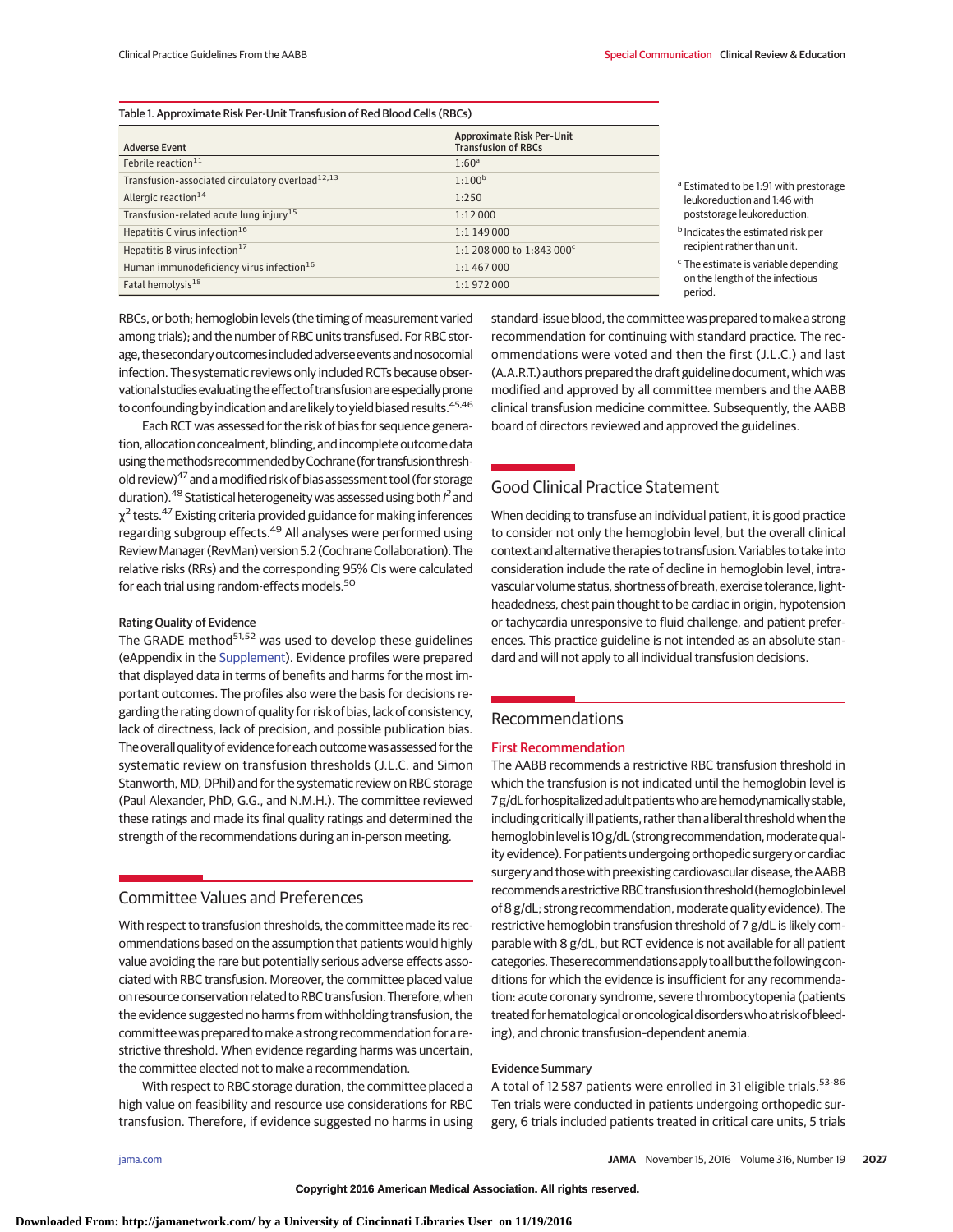were conducted in patients undergoing cardiac surgery, 5 trials were conducted in patients with gastrointestinal bleeding, 2 trials included patients with acute coronary syndrome, 2 trials included patients with leukemia or hematological malignancies, and 1 trial was conducted in patients undergoing vascular surgery. The restrictive RBC transfusion protocols commonly used a hemoglobin transfusion threshold of 7 g/dL or 8 g/dL, and liberal protocols used a hemoglobin transfusion threshold of 9 g/dL to 10 g/dL.

The association of restrictive transfusion protocols on 7 outcomes reported in the trials appears in Table 2. The primary outcome of 30-day mortality was reported in 23 of 30 RCTs.53-56,58,60,61,63,64,68-72,74-76,78,79,84-87 In the restrictive transfusion group, the absolute difference in 30-day mortality was 3 fewer deaths per 1000 patients (95% CI, 15 fewer deaths to 18more deaths per 1000). The quality assessment found no serious risk of bias, inconsistency, indirectness, or publication bias. The overall quality of evidence was moderate for 30-day mortality because the imprecision was judged as serious in that there could be up to 18more deaths per 1000 in the restrictive transfusion group.

For all other outcomes evaluated, there was no evidence to suggest that patients were harmed by restrictive transfusion protocols, although the quality of the evidence was low for the outcomes of congestive heart failure and rebleeding. In addition, liberal transfusion was not found to be associated with an increased risk of infection as had been previously found in a prior meta-analysis.<sup>88</sup> There was also no difference in the other assessed outcomes (ability to walk, multiple measures of function, fatigue, and length of hospital stay) in the systematic review.<sup>43</sup>

The 30-day mortality for the trials that used a restrictive hemoglobin transfusion threshold of less than 8 g/dL to 9 g/dL (n = 4772) was compared with those using a restrictive hemoglobin transfusion threshold of less than 7 g/dL (n = 5765). The RRs were similar, and there is no evidence that these 2 threshold groups are statistically different ( $\chi_1^2$  = 0.34, P = .56,  $l^2$  = 0%; Figure 1). However, the clinical settings were different. Most of the trials with the restrictive hemoglobin transfusion threshold of less than 7 g/dL were performed in critical care settings, whereas the clinical settings were more varied with the hemoglobin transfusion threshold of less than 8 g/dL to 9 g/dL.

The subgroup analyses for 30-day mortality by clinical setting<sup>43</sup> did not demonstrate statistically significant evidence to support differences in the subgroups; however, 30-day mortality was significantly lower with the restrictive transfusion threshold than the liberal transfusion threshold in patients with gastrointestinal bleeding (RR, 0.65; 95% CI, 0.43-0.97). Two small trials included 154 patients with acute coronary syndrome. There were 9 deaths with the restrictive transfusion threshold and 2 deaths with the liberal transfusion threshold (RR, 3.88 [95% CI, 0.83-18.13];  $P = .08$ ,  $I^2 = 67.6\%$  for the comparison of these 2 small trials). The results for myocardial infarctions from these 2 trials (n = 154 patients) were then compared with the other 29 trials in all other clinical settings ( $P = .08$ ,  $I^2 = 67.6\%$ ).

#### Rationale for Recommendation

The AABB recommendation to use a hemoglobin transfusion threshold of 7 g/dL to 8 g/dL for most hospitalized adult patients who are hemodynamically stable rather than a hemoglobin transfusion threshold of 9 g/dL to 10 g/dL is based on consistent evidence from multiple large RCTs performed invarious clinical settings inmore than 12 000 patients.With the possible exception of patients with acute myocardial infarction, no data suggest that a restrictive transfusion threshold is harmful compared with a liberal transfusion threshold. A restrictive transfusion threshold approach is associated with reductions in blood use, associatedexpense, and uncommon but potentially serious adverse events.

The AABB recommends using a restrictive hemoglobin transfusion threshold of 7 g/dL for hospitalized adult patients who are hemodynamically stable, including critically ill patients, but a hemoglobin transfusion threshold of 8 g/dL for patients undergoing orthopedic or cardiac surgery and for those with underlying cardiovascular disease. The reason for the different thresholds is that the RCTs performed in the later groups of patients used a hemoglobin transfusion threshold of 8 g/dL and not a threshold of 7 g/dL. The committee suspects that those patients might tolerate a hemoglobin transfusion threshold of 7 g/dL because the trials using a restrictive threshold of 7 g/dL were performed in critically ill patients compared with other trials with a threshold of 8 g/dL and less critically ill patients. However, this has not been assessed in RCTs and it is possible that functional recovery (in patients undergoing orthopedic surgery) or myocardial infarction rates (in patients undergoing cardiac surgery or with chronic cardiovascular disease) could be adversely affected by a hemoglobin transfusion threshold of 7 g/dL or higher even if mortality is not. An ongoing large trial among patients undergoing cardiac surgery is using a restrictive hemoglobin transfusion threshold of 7.5 g/dL and may provide a definitive answer.<sup>89</sup>

As in the AABB's previous guideline,<sup>28</sup> the committee chose not to recommend for or against a liberal or restrictive transfusion threshold in patients with acute coronary syndrome. There are 2 trials with a total of 154 patients that showed a trend toward a lower risk of death when the liberal transfusion threshold was used.<sup>56,61</sup> This finding is consistent with experimental studies in canines, 90-92 in an observational study of patients undergoing surgerywith underlying cardiovascular disease, <sup>93</sup> and in the prespecified a priori hypothesis and direction in the 2 small trials.<sup>56,61</sup> However, small RCTs are known to be unreliable; in fact, the size of the effect observed was larger than anticipated, but the results were not statistically significant.

The AABB also did not make a recommendation for a transfusion threshold in patients treated for hematological or oncological disorders and for those with severe thrombocytopenia who are at risk of bleeding or for those with chronic transfusion–dependent anemia. Red blood cells have been shown to increase platelet responsiveness, <sup>94</sup> especially at lower platelet counts. <sup>95</sup> Data from animal experiments<sup>96</sup> and normal volunteers suggest that anemia increases the bleeding time, even with as little as a 15% decrease in hemoglobin level.<sup>97</sup> For this reason, some clinicians advocate for higher hemoglobin thresholds in patients with severe thrombocytopenia who are at increased risk of bleeding. Except for 2 pilot studies, <sup>86,98</sup> RCTs comparing RBC transfusion thresholds with bleeding as an end point have yet to be performed. Similarly, there have not been RCTs performed in patients with chronic transfusion– dependent anemia. The risks and benefits (ie, improved function, less fatigue) are different for patients receiving chronic transfusions outside the hospital than hospitalized patients in acute care settings.

#### Second Recommendation

The AABB recommends that patients, including neonates, should receive RBC units selected at any point within their licensed dating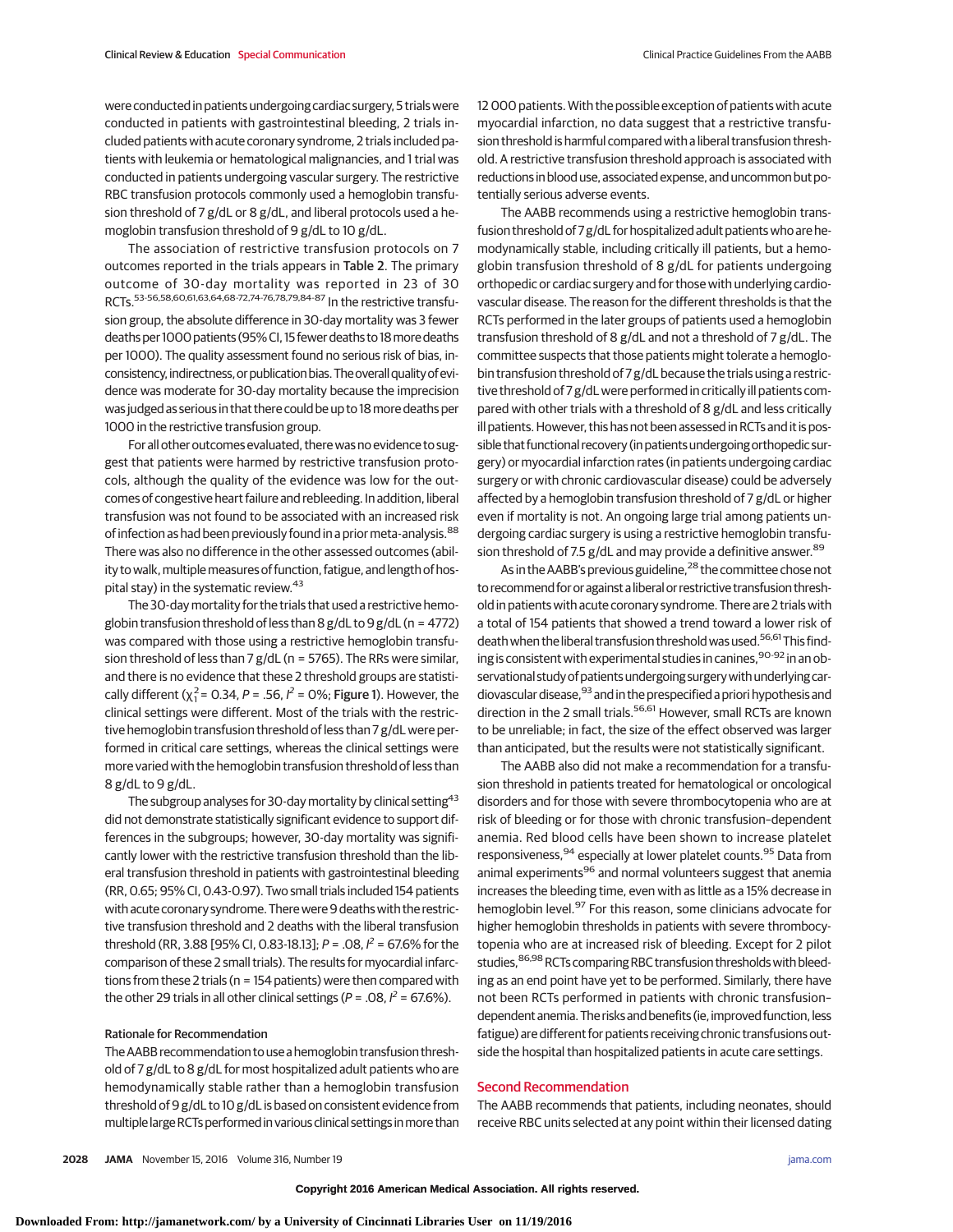| Table 2. Evidence for the Association Between Hemoglobin Transfusion Thresholds and Clinical Outcomes in Hospitalized Adult Patients Who Are Hemodynamically Stable and in Need |
|---------------------------------------------------------------------------------------------------------------------------------------------------------------------------------|
| of a Red Blood Cell Transfusion <sup>a</sup>                                                                                                                                    |

|                       |                                 | Quality Assessment <sup>b</sup>                        |                |                       |                            | No./Total (%) of Patients by<br><b>Hemoglobin Transfusion Threshold</b> |                         | Effect                 |                                                                                       |                           |
|-----------------------|---------------------------------|--------------------------------------------------------|----------------|-----------------------|----------------------------|-------------------------------------------------------------------------|-------------------------|------------------------|---------------------------------------------------------------------------------------|---------------------------|
| No. of<br><b>RCTs</b> | Risk of<br><b>Bias</b>          | Inconsistency                                          | Indirectness   | Imprecision           | Publication<br><b>Bias</b> | Restrictive<br>$(7-8q/dL)$                                              | Liberal<br>$(9-10q/dL)$ | Relative Risk (95% CI) | Absolute Risk (95% CI)                                                                | Quality of<br><b>RCTs</b> |
|                       | Primary Outcome: 30-d Mortality |                                                        |                |                       |                            |                                                                         |                         |                        |                                                                                       |                           |
| 23                    | Not<br>serious                  | Not<br>serious                                         | Not<br>serious | Serious <sup>c</sup>  | None<br>detected           | 470/5221 (9.0)                                                          | 497/5316 (9.3)          | $0.97(0.81-1.16)$      | 3 fewer deaths per 1000<br>(15 fewer deaths to 18 more<br>per 1000)                   | Moderate                  |
|                       | <b>Secondary Outcomes</b>       |                                                        |                |                       |                            |                                                                         |                         |                        |                                                                                       |                           |
|                       | Myocardial Infarction (MI)      |                                                        |                |                       |                            |                                                                         |                         |                        |                                                                                       |                           |
| 16                    | Not<br>serious                  | Not<br>serious                                         | Not<br>serious | <b>Not</b><br>serious | None<br>detected           | 78/4156 (1.9)                                                           | 69/4147(1.7)            | $1.08(0.74-1.60)$      | 1 more MI per 1000<br>(4 fewer MIs to 10 more per 1000)                               | High                      |
|                       |                                 | Pulmonary Edema (PE) or Congestive Heart Failure (CHF) |                |                       |                            |                                                                         |                         |                        |                                                                                       |                           |
| 12                    | Serious <sup>d</sup>            | Not<br>serious                                         | Not<br>serious | Serious <sup>e</sup>  | None<br>detected           | 87/3132 (2.8)                                                           | 114/3125 (3.6)          | $0.78(0.45-1.35)$      | 8 fewer PEs or CHFs per 1000<br>(13 more PEs or CHFs to 20 fewer<br>per 1000)         | Low                       |
|                       |                                 | Stroke or Cerebrovascular Accident (CA)                |                |                       |                            |                                                                         |                         |                        |                                                                                       |                           |
| 13                    | Not<br>serious                  | Not<br>serious                                         | Not<br>serious | <b>Not</b><br>serious | None<br>detected           | 49/3675 (1.3)                                                           | 62/3668(1.7)            | $0.78(0.53-1.14)$      | 4 fewer strokes or CAs per 1000<br>(2 more strokes or CAs to 8 fewer)<br>per 1000)    | High                      |
| Rebleeding            |                                 |                                                        |                |                       |                            |                                                                         |                         |                        |                                                                                       |                           |
| $\sqrt{6}$            | Not<br>serious                  | Seriousf                                               | Not<br>serious | Serious <sup>9</sup>  | None<br>detected           | 215/1489 (14.4)                                                         | 264/1619 (16.3)         | $0.75(0.51-1.10)$      | 41 fewer events per 1000<br>(16 more events to 80 fewer per 1000)                     | Low                       |
| Pneumonia             |                                 |                                                        |                |                       |                            |                                                                         |                         |                        |                                                                                       |                           |
| 14                    | Not<br>serious                  | Not<br>serious                                         | Not<br>serious | <b>Not</b><br>serious | None<br>detected           | 239/3140 (7.6)                                                          | 256/3137 (8.2)          | $0.94(0.80-1.11)$      | 5 fewer cases of pneumonia per 1000<br>(9 more cases to 16 fewer per 1000)            | High                      |
|                       | Thromboembolism                 |                                                        |                |                       |                            |                                                                         |                         |                        |                                                                                       |                           |
| 10                    | Not<br>serious                  | Not<br>serious                                         | Not<br>serious | Not<br>serious        | None<br>detected           | 16/2010 (0.8)                                                           | 21/2009 (1.0)           | $0.77(0.41-1.45)$      | 2 fewer thromboembolisms per 1000<br>(5 more thromboembolisms to 6 fewer<br>per 1000) | High                      |

Abbreviation: RCT, randomized clinical trial.

method (eAppendix in the Supplement) was used.

 $\cdot$  Could be 1 more death to up to 18 more deaths per 1000 in the restrictive transfusion group.

 $^{\text{d}}$  The blinding of participants and personnel was impossible. The blinding of outcome assessment was inconsistent between trials.

 $^{\rm a}$  This Table addresses the question of whether hospitalized adult patients who are hemodynamically stable should receive <sup>a</sup> restrictive transfusion approach with <sup>a</sup> hemoglobin threshold of 7 g/dL to 8 g/dL rather than <sup>a</sup> liberal transfusion approach with <sup>a</sup> hemoglobin threshold of 9 g/dL to 10 g/dL. **b** Evaluates the risk of bias, inconsistency based on the heterogeneity among trials, indirectness based on the

generalizability of the results, imprecision based on the width of the 95% CIs, and publication bias based on some trials not being published. The Grading of Recommendations Assessment, Development and Evaluation e Studies had moderately wide 95% CIs.

 $f$   $l^2$  = 58% and P = .04.

<sup>g</sup> Could be 1 more event to up to 16 more events per 1000 in patients in the restrictive transfusion group.

Special Communication

Eig

Special Communica

Clinical Review & Education

Clinical Review & Education

Clinical Practice Guidelines From the AABB

Guidelines From the AABB

Clinical Practice

Copyright 2016 American Medical

Association. All rights

[jama.com](http://www.jama.com/?utm_campaign=articlePDF%26utm_medium=articlePDFlink%26utm_source=articlePDF%26utm_content=jama.2016.9185)

November 15, 2016 Volume 316, Number 19

**2029**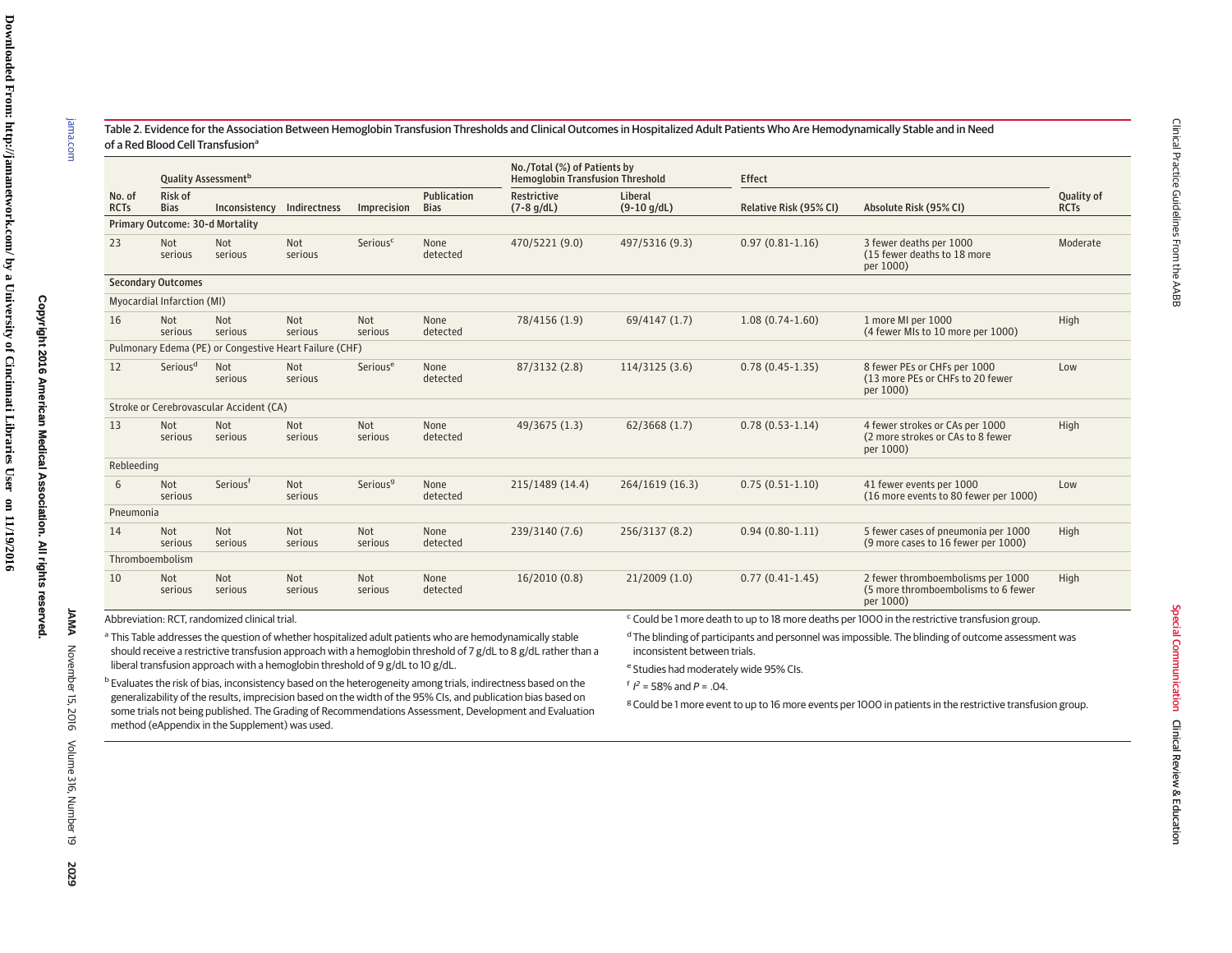#### Figure 1. Comparison of 30-Day Mortality Using Restrictive vs Liberal Hemoglobin Transfusion Thresholds in Randomized Clinical Trials

|                                                                                                                                        | Restrictive<br><b>Transfusion</b><br>Threshold |              | Liberal<br><b>Transfusion</b><br><b>Threshold</b> |              |                      |                    |                          |           |
|----------------------------------------------------------------------------------------------------------------------------------------|------------------------------------------------|--------------|---------------------------------------------------|--------------|----------------------|--------------------|--------------------------|-----------|
| Source                                                                                                                                 | No. of<br>Deaths                               | Total<br>No. | No. of<br>Deaths                                  | Total<br>No. | RR (95% CI)          | Restrictive        | Favors Favors<br>Liberal | Weight, % |
| Restrictive threshold, hemoglobin <8 to 9 g/dL                                                                                         |                                                |              |                                                   |              |                      |                    |                          |           |
| Lotke et al, 75 1999                                                                                                                   | $\mathbf 0$                                    | 62           | $\boldsymbol{0}$                                  | 65           | Not estimable        |                    |                          |           |
| Blair et al, 53 1986                                                                                                                   | $\boldsymbol{0}$                               | 26           | $\overline{2}$                                    | 24           | $0.19(0.01-3.67)$    |                    |                          | 0.4       |
| Foss et al, 63 2009                                                                                                                    | 5                                              | 60           | 0                                                 | 60           | 11.00 (0.62-194.63)  |                    |                          | 0.4       |
| Carson et al, 58 1998                                                                                                                  | $\mathbf{1}$                                   | 42           | $\mathbf{1}$                                      | 42           | $1.00(0.06 - 15.47)$ |                    |                          | 0.4       |
| Webert et al, 86 2008                                                                                                                  | $\mathbf{1}$                                   | 29           | $\overline{2}$                                    | 31           | $0.53(0.05-5.58)$    |                    |                          | 0.6       |
| Cooper et al, 61 2011                                                                                                                  | $\overline{2}$                                 | 23           | $\mathbf{1}$                                      | 21           | 1.83 (0.18-18.70)    |                    |                          | 0.6       |
| Carson et al, 56 2013                                                                                                                  | 7                                              | 55           | $\mathbf{1}$                                      | 55           | 7.00 (0.89-55.01)    |                    |                          | 0.7       |
| Parker, 78 2013                                                                                                                        | 5                                              | 100          | 3                                                 | 100          | $1.67(0.41 - 6.79)$  |                    |                          | 1.5       |
| Bracey et al, 54 1999                                                                                                                  | 3                                              | 215          | 6                                                 | 222          | $0.52(0.13-2.04)$    |                    |                          | 1.6       |
| Bush et al, 55 1997                                                                                                                    | 4                                              | 50           | 4                                                 | 49           | $0.98(0.26 - 3.70)$  |                    |                          | 1.7       |
| Hajjar et al, 68 2010                                                                                                                  | 15                                             | 249          | 13                                                | 253          | $1.17(0.57 - 2.41)$  |                    |                          | 4.8       |
| Gregersen et al, 64 2015                                                                                                               | 21                                             | 144          | 12                                                | 140          | $1.70(0.87 - 3.32)$  |                    |                          | 5.4       |
| Jairath et al, 72 2015                                                                                                                 | 14                                             | 257          | 25                                                | 382          | $0.83(0.44 - 1.57)$  |                    |                          | 5.8       |
| Carson et al, 60 2011                                                                                                                  | 43                                             | 1009         | 52                                                | 1007         | $0.83(0.56 - 1.22)$  |                    |                          | 10.5      |
| Subtotal                                                                                                                               | 121                                            | 2321         | 122                                               | 2451         | $1.05(0.78-1.40)$    |                    |                          | 34.2      |
| Heterogeneity: $\tau^2$ = 0.02; $\chi^2_{12}$ = 13.14; P = .36; $l^2$ = 9%<br>Tests for overall effect: z score = $0.31$ ; P = .76     |                                                |              |                                                   |              |                      |                    |                          |           |
| Restrictive threshold, hemoglobin <7 g/dL                                                                                              |                                                |              |                                                   |              |                      |                    |                          |           |
| DeZern et al, 87 2016                                                                                                                  | $\mathbf{1}$                                   | 59           | $\overline{2}$                                    | 30           | $0.25(0.02 - 2.69)$  |                    |                          | 0.6       |
| Hébert et al, 70 1995                                                                                                                  | 8                                              | 33           | 9                                                 | 36           | $0.97(0.42 - 2.22)$  |                    |                          | 3.8       |
| de Almeida et al, 79 2015                                                                                                              | 23                                             | 101          | 8                                                 | 97           | $2.76(1.30-5.87)$    |                    |                          | 4.5       |
| Lacroix et al, 74 2007                                                                                                                 | 14                                             | 320          | 14                                                | 317          | $0.99(0.48-2.04)$    |                    |                          | 4.7       |
| Walsh et al, 85 2013                                                                                                                   | 12                                             | 51           | 16                                                | 49           | $0.72(0.38-1.36)$    |                    |                          | 5.8       |
| Murphy et al, 76 2015                                                                                                                  | 26                                             | 1000         | 19                                                | 1003         | $1.37(0.76-2.46)$    |                    |                          | 6.5       |
| Villanueva et al, 84 2013                                                                                                              | 19                                             | 416          | 34                                                | 417          | $0.56(0.32-0.97)$    |                    |                          | 7.2       |
| Hébert et al, 69 1999                                                                                                                  | 78                                             | 418          | 98                                                | 420          | $0.80(0.61-1.04)$    |                    |                          | 14.7      |
| Holst et al, 71 2014                                                                                                                   | 168                                            | 502          | 175                                               | 496          | $0.95(0.80-1.13)$    |                    |                          | 18.0      |
| Subtotal                                                                                                                               | 349                                            | 2900         | 375                                               | 2865         | $0.94(0.74-1.19)$    |                    |                          | 65.8      |
| Heterogeneity: $\tau^2$ = 0.05; $\chi^2$ = 16.09; P = .04; $l^2$ = 50%<br>Tests for overall effect: $z$ score = 0.53; $P = .59$        |                                                |              |                                                   |              |                      |                    |                          |           |
| Overall                                                                                                                                | 470                                            | 5221         | 497                                               | 5316         | $0.97(0.81 - 1.16)$  |                    |                          | 100       |
| Heterogeneity: $\tau^2$ = 0.04; $\chi^2_{21}$ = 29.75; P = .10; $l^2$ = 29%                                                            |                                                |              |                                                   |              |                      |                    |                          |           |
| Tests for overall effect: $z$ score = 0.29; P = .77<br>Tests for subgroup differences: $\chi_1^2$ = 0.34; P = .56; I <sup>2</sup> = 0% |                                                |              |                                                   |              |                      | 0.1<br>1.0<br>0.01 | 10                       | 100       |
|                                                                                                                                        |                                                |              |                                                   |              |                      |                    | RR (95% CI)              |           |

The size of the data markers indicates the weight of the trial; RR, relative risk. Trials published after 2012 have been published since the prior AABB transfusion guidelines.

period (standard issue) rather than limiting patients to transfusion of only fresh (storage length: <10 days) RBC units (strong recommendation, moderate quality evidence).

#### Evidence Summary

There were 13 trials meeting the inclusion criteria.<sup>29-41</sup> The trials included neonates and infants with very low birth weights and children and adults; most patients had an acute critical illness or surgical hemorrhage. The trials that were conducted in North America, South America, Europe, Australia, and Africa compared fresher blood with standard-issue blood; however, the storage duration of the standard-issue blood varied between the trials. In the 2 primary trials involving neonates, themean storage durations at the time of transfusion were 1.6 days and 5.1 days for fresher RBCs compared with 9.0 days and 14.1 days for standard issue RBCs.<sup>31,35</sup> The storage duration of the transfused RBCs in the trials of adults ranged from a median of 4 days (mean, 12.1 days) for fresher RBCs compared with a median of 19 days (mean, 28 days) for standard issue RBCs.

A forest plot shows noevidence that transfusion of fresher RBCs is superior to standard issue RBCs for the outcome of mortality (RR, 1.04; 95% CI, 0.95-1.14) with similar estimates in both adults and infants (Figure 2). The association of RBC storage duration on 3 clinical outcomes reported in the trials appears in Table 3. The absolute difference in 30-day mortality was 4 more deaths per 1000 with fresher blood (95% CI, 5 fewer deaths to 14 more deaths per 1000).

The RCT quality assessment found no serious risk of bias, inconsistency, indirectness, or publication bias. The overall quality of RCT evidence was moderate for 30-day mortality because the 95% CI included an important decrease in deaths with fresher blood.

There was no evidence to suggest that patients had more adverse events by receiving standard issue RBCs; however, the quality of the evidence was low. For nosocomial infections, there was a higher risk of infection among patients receiving fresher RBCs with an absolute difference of 43more nosocomial infections per 1000 patients transfused (95% CI, 1 more nosocomial infection to 86 more nosocomial infections per 1000); however, the quality of evidence was low (Table 3).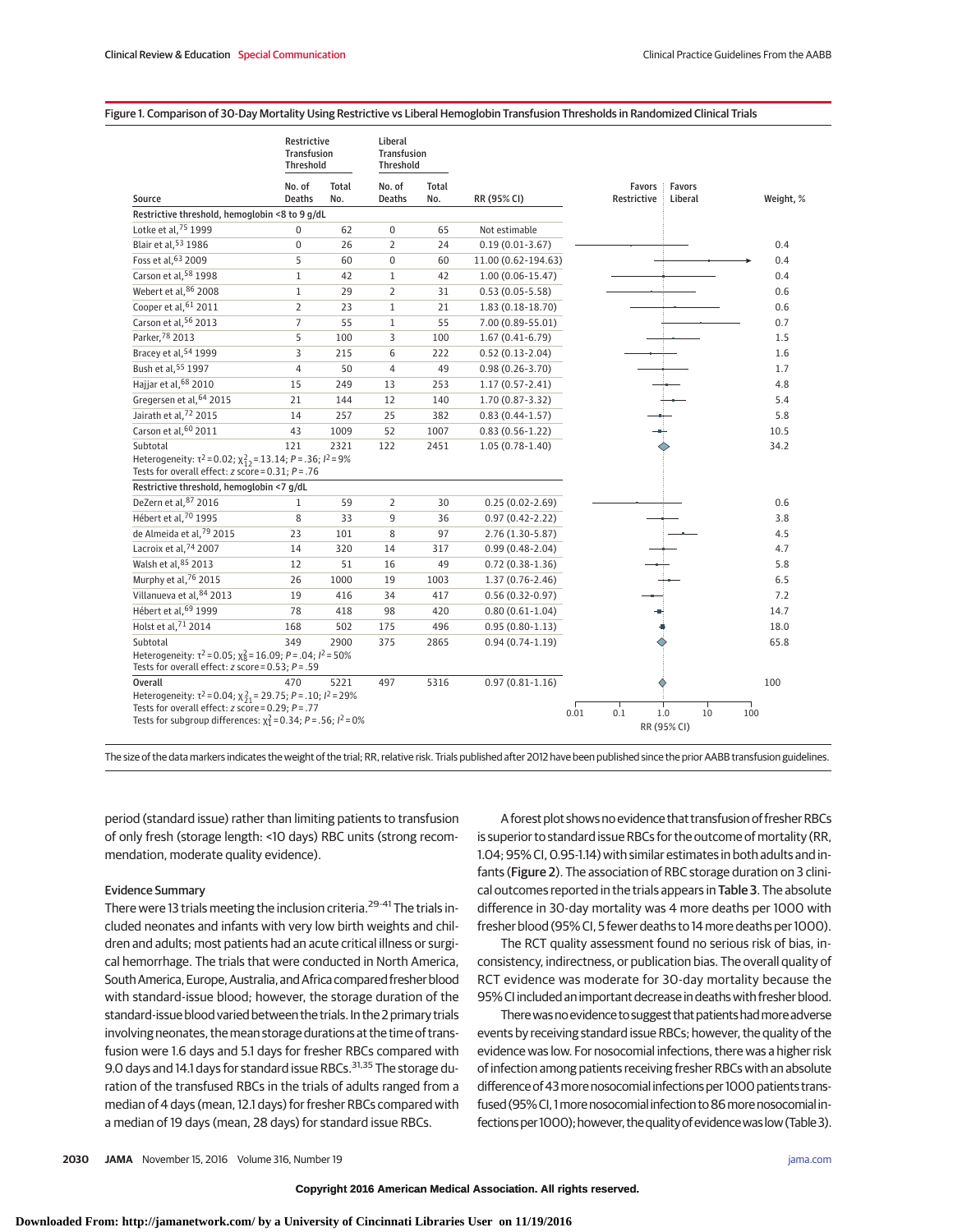#### Figure 2. Association Between Fresher vs Standard-Issue Blood and Mortality in Adults, Neonates, Infants, and Children in Randomized Clinical Trials

|                                                                                                                                                                                                                           | <b>Fresher Blood</b>    |              | <b>Standard</b><br><b>Issue Blood</b> |              |                      |                                |                                              |           |  |
|---------------------------------------------------------------------------------------------------------------------------------------------------------------------------------------------------------------------------|-------------------------|--------------|---------------------------------------|--------------|----------------------|--------------------------------|----------------------------------------------|-----------|--|
| Source                                                                                                                                                                                                                    | No. of<br><b>Deaths</b> | Total<br>No. | No. of<br><b>Deaths</b>               | Total<br>No. | RR (95% CI)          | <b>Favors Fresher</b><br>Blood | <b>Favors Standard</b><br><b>Issue Blood</b> | Weight, % |  |
| Adults                                                                                                                                                                                                                    |                         |              |                                       |              |                      |                                |                                              |           |  |
| Bennett-Guerrero et al, 33 2009                                                                                                                                                                                           | $\mathbf{1}$            | 12           | 0                                     | 11           | $2.77(0.12 - 61.65)$ |                                |                                              | 0.1       |  |
| Aubron et al. <sup>34</sup> 2012                                                                                                                                                                                          | 5                       | 25           | 2                                     | 26           | $2.60(0.55 - 12.19)$ |                                |                                              | 0.4       |  |
| Schulman et al, 30 2002                                                                                                                                                                                                   | 4                       | 8            | $\overline{2}$                        | 9            | $2.25(0.55-9.17)$    |                                |                                              | 0.4       |  |
| Hébert et al, 32 2005                                                                                                                                                                                                     | 5                       | 26           | 4                                     | 31           | $1.49(0.45 - 4.98)$  |                                |                                              | 0.6       |  |
| Steiner et al. <sup>41</sup> 2015                                                                                                                                                                                         | 23                      | 538          | 29                                    | 560          | $0.83(0.48-1.41)$    |                                |                                              | 3.1       |  |
| Kor et al, 37 2012                                                                                                                                                                                                        | 17                      | 50           | 22                                    | 50           | $0.77(0.47 - 1.27)$  |                                |                                              | 3.6       |  |
| Heddle et al, 36 2012                                                                                                                                                                                                     | 35                      | 309          | 61                                    | 601          | $1.12(0.75 - 1.65)$  |                                |                                              | 5.8       |  |
| Lacroix et al, 40 2015                                                                                                                                                                                                    | 448                     | 1211         | 430                                   | 1219         | $1.05(0.94-1.17)$    |                                |                                              | 79.2      |  |
| Subtotal<br>Heterogeneity: $\tau^2 = 0$ ; $\chi^2 = 5.47$ ; $P = .60$ ; $I^2 = 0\%$<br>Tests for overall effect: $z$ score = 0.85; $P = .40$                                                                              | 538                     | 2179         | 550                                   | 2507         | $1.04(0.95 - 1.15)$  |                                |                                              | 93.2      |  |
| Neonates, Infants, and Children                                                                                                                                                                                           |                         |              |                                       |              |                      |                                |                                              |           |  |
| Dhabangi et al, 38 2013                                                                                                                                                                                                   | $\mathbf{1}$            | 37           | 0                                     | 37           | 3.00 (0.13-71.34)    |                                |                                              | 0.1       |  |
| Strauss et al, <sup>29</sup> 1996                                                                                                                                                                                         | $\mathbf 0$             | 21           | $\mathbf{1}$                          | 19           | $0.30(0.01 - 7.02)$  |                                |                                              | 0.1       |  |
| Dhabangi et al, 39 2015                                                                                                                                                                                                   | $\overline{7}$          | 143          | 5                                     | 143          | $1.40(0.45 - 4.31)$  |                                |                                              | 0.7       |  |
| Fernandes da Cunha et al, 31 2005                                                                                                                                                                                         | 9                       | 26           | 10                                    | 26           | $0.90(0.44 - 1.85)$  |                                |                                              | 1.7       |  |
| Fergusson et al, 35 2012                                                                                                                                                                                                  | 30                      | 188          | 31                                    | 189          | $0.97(0.61 - 1.54)$  |                                |                                              | 4.2       |  |
| Subtotal<br>Heterogeneity: $\tau^2 = 0$ ; $\chi^2 = 1.46$ ; P = .83; $l^2 = 0\%$<br>Tests for overall effect: $z$ score = 0.06; $P = .96$                                                                                 | 47                      | 415          | 47                                    | 414          | $0.99(0.69 - 1.42)$  |                                |                                              | 6.8       |  |
| Overall                                                                                                                                                                                                                   | 585                     | 2594         | 597                                   | 2921         | $1.04(0.95-1.14)$    |                                |                                              | 100       |  |
| Heterogeneity: $\tau^2 = 0$ ; $\chi_{12}^2 = 7.00$ ; $P = .86$ ; $I^2 = 0\%$<br>Tests for overall effect: $2\overline{5}$ score = 0.81; P = .42<br>Tests for subgroup differences: $\chi_1^2$ = 0.08; P = .78; $l^2$ = 0% |                         |              |                                       |              |                      | 0.1<br>$0.5$ 1.0               | $5.0$ 10<br>RR (95% CI)                      | 50        |  |

Mortality is based on a composite of the longest follow-up period provided in each trial including 30 days, 90 days, and in-hospital mortality. The size of the data markers indicates the weight of the trial; RR, relative risk.

#### Rationale for Recommendation

There was consistent evidence in multiple large RCTs performed in a variety of clinical settings among more than 5000 patients. We found no evidence that the transfusion of fresher blood decreased mortality compared with standard-issue blood. However, the RBC storage duration trials did not evaluate patients undergoing a massive or exchange transfusion; neonates and children with underlying renal disease at higher risk of hyperkalemia; patients undergoing intrauterine transfusions; or patients with hemoglobinopathies requiring chronic transfusion support.

## **Discussion**

Transfusion is a common therapeutic intervention for which there is considerable variation in clinical practice.<sup>3-7</sup> If clinicians continue to adopt a restrictive transfusion strategy of 7 g/dL to 8 g/dL, the number of RBC transfusions would continue to decrease.<sup>43</sup> In addition, standard practice should be to initiate a transfusion with 1 unit of blood rather than 2 units. This would have potentially important implications for the use of blood transfusions and minimize the risks of infectious and noninfectious complications.

The average duration of RBC storage in the United States is 17.9 days, although storage duration differs among hospitals and patient populations.<sup>99</sup> Only a small proportion of patients in the RCTs would have been exposed to RBCs near the storage expiration (35-42 days), which could be the products most affected by storage lesions. The standard issue RBC storage duration for neonates is often less than for adult patients; this was true in the 2 primary trials involving neonates.<sup>31,35</sup> However, there was no overall signal that standard issue RBCs were harmful and the overall RR estimate trended toward a lower mortality when standard issue RBCs were used for transfusions.

#### Limitations

These guidelines are based on the best, but nevertheless incomplete, evidence available today. The hemoglobin transfusion thresholds that have been assessed may not be optimal. The use of hemoglobin transfusion thresholds may be an imperfect surrogate for oxygen delivery. The trials evaluating RBC storage duration have not assessed the effect of long-term storage (near the 42-day expiration for RBC units stored with additive solution); hence, the application of the AABB's recommendation to centers with predominately RBCs stored for longer than 35 days is unknown.

#### Comparison With Other Guidelines

Red blood cell transfusion guidelines<sup>100-107</sup> from 8 societies during the past 5 years addressed hemoglobin transfusion thresholds. Each of the guidelines recommendeda restrictive transfusion strategywith most advising a hemoglobin threshold of 7 g/dL in asymptomatic patients.101,103,104,106 The updated American Society of Anesthesiology task force guidelines recommended a restrictive hemoglobin transfusion strategy between 6 g/dL and 10 g/dL that was determined by the potential for ongoing bleeding and other clinical variables.<sup>107</sup> In symptomatic patients, these guidelines suggest that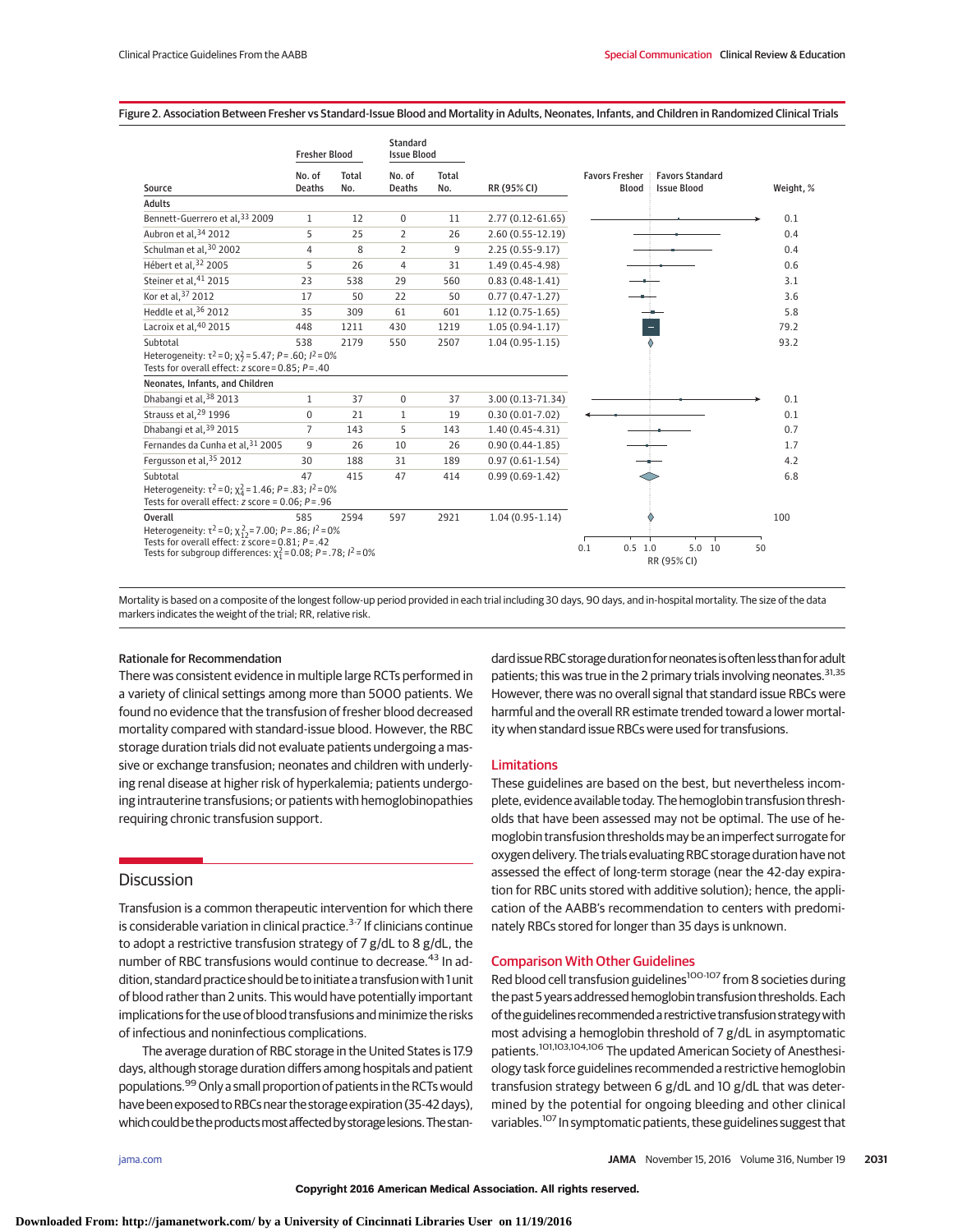|                  |                                               | Table 3. Evidence for the Association Between Red Blood Cell (RBC) |              |                       | Storage Duration and Adverse Patient Outcomes <sup>a</sup>                                                                                                                                                                                                                                                                              |                        |                                                         |                                                                                 |                                                                                                                               |                  |
|------------------|-----------------------------------------------|--------------------------------------------------------------------|--------------|-----------------------|-----------------------------------------------------------------------------------------------------------------------------------------------------------------------------------------------------------------------------------------------------------------------------------------------------------------------------------------|------------------------|---------------------------------------------------------|---------------------------------------------------------------------------------|-------------------------------------------------------------------------------------------------------------------------------|------------------|
| No. of           | Quality Assessment <sup>b</sup>               |                                                                    |              |                       |                                                                                                                                                                                                                                                                                                                                         |                        | Storage Duration of RBCs, No./Total (%)                 | Effect                                                                          |                                                                                                                               | Quality of       |
| RCT <sub>S</sub> | Risk of Bias                                  | Inconsistency                                                      | Indirectness | recision<br><u>ng</u> | <b>Publication Bias</b>                                                                                                                                                                                                                                                                                                                 | Fresher <sup>c</sup>   | Standard Issue <sup>d</sup>                             | Relative Risk (95% Cl)                                                          | Absolute Risk (95% CI)                                                                                                        | RCT <sub>S</sub> |
|                  | Primary Outcome: 30-d Mortality <sup>e</sup>  |                                                                    |              |                       |                                                                                                                                                                                                                                                                                                                                         |                        |                                                         |                                                                                 |                                                                                                                               |                  |
| 13               | Serious<br>Not                                | serious<br>Not                                                     | serious<br>ğ | Serious               | detected<br>None                                                                                                                                                                                                                                                                                                                        | 585/2594 (22.6)        | 597/2921 (20.4) 1.04 (0.95-1.14)                        |                                                                                 | (5 fewer deaths to 14 more per 1000)<br>4 more deaths per 1000                                                                | Moderate         |
|                  | Secondary Outcomes                            |                                                                    |              |                       |                                                                                                                                                                                                                                                                                                                                         |                        |                                                         |                                                                                 |                                                                                                                               |                  |
| Adverse Events   |                                               |                                                                    |              |                       |                                                                                                                                                                                                                                                                                                                                         |                        |                                                         |                                                                                 |                                                                                                                               |                  |
|                  | serious<br>Not                                | serious<br>Not                                                     | Serious      | Serious               | detected<br>None                                                                                                                                                                                                                                                                                                                        |                        | 288/1781 (16.2) 295/1804 (16.4) 1.02 (0.91-1.14)        |                                                                                 | (2 fewer events to 4 more per 1000)<br>1 more adverse event per 1000                                                          | Low              |
|                  | Nosocomial Infections                         |                                                                    |              |                       |                                                                                                                                                                                                                                                                                                                                         |                        |                                                         |                                                                                 |                                                                                                                               |                  |
| 4                | serious<br>Not                                | serious<br>Not                                                     | Serious      | Serious               | detected<br>None                                                                                                                                                                                                                                                                                                                        | 605/1958 (30.9)        | 568/1982 (28.7) 1.09 (1.00-1.18)                        |                                                                                 | (1 more infection to 86 more per 1000)<br>43 more infections per 1000                                                         | Low              |
|                  | Abbreviation: RCT, randomized clinical trial. |                                                                    |              |                       |                                                                                                                                                                                                                                                                                                                                         |                        |                                                         |                                                                                 | <sup>c</sup> Ten studies defined fresher storage duration as 3 days to 10 days; 2 studies defined it as the freshest blood in |                  |
|                  |                                               |                                                                    |              |                       | This Table was modified from the meta-analysis published by Alexander et al <sup>44</sup> with the addition of 1 trial. <sup>39</sup> This Table                                                                                                                                                                                        |                        | inventory; and 1 study defined it as less than 20 days. |                                                                                 |                                                                                                                               |                  |
|                  |                                               |                                                                    |              |                       | addresses the question of whether fresher blood compared with standard-issue blood should be used for patients of<br>any age treated for a medical emergency or surgery at hospitals, intensive care units, and emergency departments.                                                                                                  |                        |                                                         | greater than or equal to 20 days, and 1 study defined it as 25 days to 35 days. | <sup>d</sup> Nine studies just used the term standard issue and storage duration was not provided, 3 studies defined it as    |                  |
|                  |                                               |                                                                    |              |                       | some trials not being published. The Grading of Recommendations Assessment, Development and Evaluation<br>Evaluates the risk of bias, inconsistency based on the heterogeneity among trials, indirectness based on the<br>generalizability of the results, imprecision based on the width of the 95% CIs, and publication bias based on | in-hospital mortality. |                                                         |                                                                                 | <sup>e</sup> Based on a composite of the longest follow-up period provided in each trial including 30 days, 90 days, and      |                  |

transfusion should be administered to prevent symptoms.102,103,106 The guidelines from the National Blood Authority of Australia emphasized that the hemoglobin level alone should not dictate transfusion but that it should also be based on clinical status.<sup>103</sup> The guidelines from the National Comprehensive Cancer Network for patients with anemia induced by cancer and chemotherapy did not address whether thrombocytopenia should influence transfusion thresholds but suggested transfusion for symptoms.<sup>106</sup>

In contrast to the AABB recommendations, several guidelines provided specific guidance for patients with acute coronary syndrome that differ from guideline to guideline. The British Committee for Standards in Haematology recommended hemoglobin level be maintained at 8 g/dL to 9 g/dL.<sup>104</sup> The National Comprehensive Cancer Network recommended a hemoglobin transfusion goal of greater than 10  $g/dL$ .<sup>106</sup> The National Blood Authority of Australia recommended that a hemoglobin level greater than 8 g/dL be maintained to possibly reduce mortality but that higher levels are uncertain.<sup>103</sup> The European Society of Cardiology recommended transfusion for patients with a hemoglobin level of less than 7 g/dL unless the patient is not hemodynamically stable.<sup>100</sup> The American College of Physicians recommended a hemoglobin transfusion threshold of 7 g/dL to 8 g/dL in hospitalized patients who have either coronary heart disease or acute coronary syndrome.<sup>105</sup>

The AABB recommendation for RBC storage is more specific than those from other groups, which were promulgated prior to publication of most of the RCTs that provided evidence for the AABB recommendation. For example, the British Committee for Standards in Haematology and the American College of Critical Care Medicine noted a lack of evidence to recommend fresher compared with standard issue RBCs.<sup>10,104</sup> The Australian and New Zealand Society of Blood Transfusion suggested that fresher RBCs (<5 days old) may be indicated in special situations for children and neonates.<sup>108</sup> The guidelines from the Kidney Disease Improving Global Outcomes Work Group suggests use of fresher RBCs for patients with endstage renal disease may maximize posttransfusion survival.<sup>102</sup>

### Research Recommendations

Areas of uncertainty for which RCTs are needed include trials in patient populations outside the intensive care unit that include but are not limited to patients with anemia and thrombocytopenia, patients requiring chronic transfusions and those with coagulopathy, hemorrhagic shock, or both. Furthermore, trials that examine lower hemoglobin transfusion thresholds are needed in patients with acute coronary syndrome and those with cardiovascular disease. A recent meta-analysis of selected trials found a higher risk of acute coronary syndrome but not 30-day morality among patients with cardiovascular disease who received a restrictive transfusion strategy compared with a liberal transfusion strategy.<sup>109</sup> Although ongoing trials<sup>110-112</sup> evaluating RBC storage duration should be completed, additional trials do not appear warranted at this time.

## **Conclusions**

Research in RBC transfusion medicine has significantly advanced the science in recent years and provides high-quality evidence to inform guidelines. A restrictive transfusion threshold is safe in most clinical settings and the current blood banking practices of using standard-issue blood should be continued.

method (eAppendix in the Supplement) was used.

method (eAppendix in the Supplement) was used.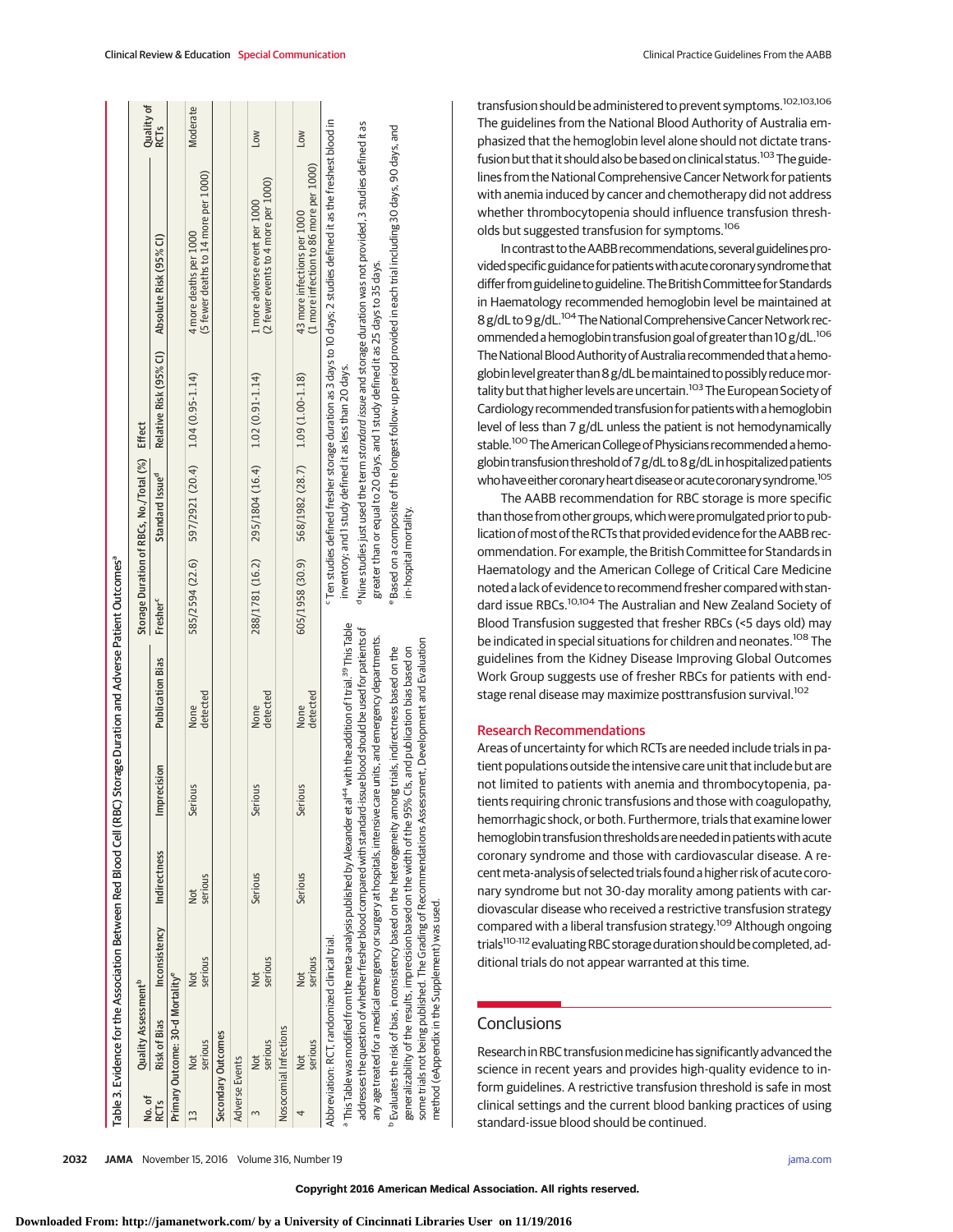#### ARTICLE INFORMATION

**Published Online:** October 12, 2016. doi[:10.1001/jama.2016.9185](http://jama.jamanetwork.com/article.aspx?doi=10.1001/jama.2016.9185&utm_campaign=articlePDF%26utm_medium=articlePDFlink%26utm_source=articlePDF%26utm_content=jama.2016.9185)

**Author Affiliations:** Division of General Internal Medicine, Rutgers Robert Wood Johnson Medical School, Rutgers University, New Brunswick, New Jersey (Carson); Department of Clinical Epidemiology and Biostatistics and Department of Medicine, McMaster University, Hamilton, Ontario, Canada (Guyatt); Department of Medicine, McMaster University, Hamilton, Ontario, Canada (Heddle); Department of Pathology and Immunology, Washington University School of Medicine, St Louis, Missouri (Grossman); Department of Laboratory Medicine and Pathology, University of Minnesota Medical School, Minneapolis (Cohn); Department of Pathology and Laboratory Medicine, University of Vermont Medical Center, Burlington (Fung); Division of Hematology, University of Washington, Seattle (Gernsheimer); Department of Surgery, University of Texas Medical School, Galveston (Holcomb); Department of Surgery, Perelman School of Medicine, University of Pennsylvania, Philadelphia (Kaplan); America's Blood Centers, Washington, DC (Katz); Department of Medicine, Division of Infectious Diseases, Carver College of Medicine, University of Iowa, Iowa City (Katz); Glenn Dale, Maryland (Peterson); Department of Pathology, Feinberg School of Medicine, Northwestern University, Evanston, Illinois (Ramsey); Division of Cardiology, Duke University Medical Center, Durham, North Carolina (Rao); Department of Pathology and Laboratory Medicine, Emory University School of Medicine, Atlanta, Georgia (Roback); Departments of Anesthesiology, Critical Care Medicine, Pain Management, and Hyperbaric Medicine, Englewood Hospital and Medical Center, Englewood, New Jersey (Shander); Department of Pathology, Johns Hopkins University School of Medicine, Baltimore, Maryland (Tobian).

**Author Contributions:** Drs Carson and Tobian had full access to all of the data in the study and take responsibility for the integrity of the data and the accuracy of the data analysis. Study concept and design: Carson, Heddle,

Grossman, Gersheimer, Holcomb, Katz, Rao, Roback, Shander, Tobian.

Acquisition, analysis, or interpretation of data: Carson, Guyatt, Heddle, Grossman, Cohn, Fung, Gersheimer, Kaplan, Katz, Peterson, Ramsey, Roback, Shander, Tobian.

Drafting of the manuscript: Carson, Guyatt, Heddle, Grossman, Tobian.

Critical revision of the manuscript for important intellectual content: All authors.

Statistical analysis: Carson, Guyatt, Heddle. Administrative, technical, or material support:

Carson, Tobian.

Study supervision: Carson, Tobian.

**Conflict of Interest Disclosures:** The authors have completed and submitted the ICMJE Form for Disclosure of Potential Conflicts of Interest. Dr Grossman reported receiving research support from Fresenius Kabi. Dr Cohn reported receiving grants and personal fees from Fenwal (a Fresenius Kabi company) and Ortho Clinical Diagnostics; and grants fom Octapharma. Dr Roback reported receiving personal fees from MacoPharm US, Castle Medical Inc, CSL Plasma Inc; personal fees and

stock options from Transfusion and Transplantation Technologies Inc and Cambium Medical Technologies; and grants and personal fees from Biomet. Dr Shander reported receiving grants and speaker fees from CSL Behring and Masimo Corporation; speakers fees from Merck; serving as a consultant to AMAG Pharmaceuticals, Gauss Surgical, and Vifor Pharma; and receiving grants and serving as a consultant to  $HbO<sub>2</sub>$  Therapeutics LLC. No other disclosures were reported.

**Funding/Support:** Support for guideline development was provided by the AABB (previously known as the American Association of Blood Banks).

**Role of the Funder/Sponsor:** The AABB had a role in the design and conduct of the study; collection, management, analysis, and interpretation of the data; preparation, review, or approval of the manuscript; and decision to submit the manuscript for publication.

**Additional Contributions:** The AABB (previously known as the American Association of Blood Banks) staff member was Theresa Wiegmann, JD, who was not paid outside her usual salary.

#### **REFERENCES**

**1**. World Health Organization. Blood safety and availability. [http://www.who.int/mediacentre](http://www.who.int/mediacentre/factsheets/fs279/en/) [/factsheets/fs279/en/.](http://www.who.int/mediacentre/factsheets/fs279/en/) Accessed January 25, 2016.

**2**. Whitaker BI, Rajbhandary S, Harris, A. The 2013 AABB Blood Collection, Utilization, and Patient Blood Management Survey Report. Bethesda, MD: AABB; 2015.

**3**. Rao SV, Chiswell K, Sun JL, et al. International variation in the use of blood transfusion in patients with non-ST-segment elevation acute coronary syndromes. Am J Cardiol[. 2008;101\(1\):25-29.](https://www.ncbi.nlm.nih.gov/pubmed/18157960)

**4**. Rogers MA, Blumberg N, Saint S, Langa KM, Nallamothu BK. Hospital variation in transfusion and infection after cardiac surgery: a cohort study. BMC Med[. 2009;7:37.](https://www.ncbi.nlm.nih.gov/pubmed/19646221)

**5**. Bennett-Guerrero E, Zhao Y, O'Brien SM, et al. Variation in use of blood transfusion in coronary artery bypass graft surgery. JAMA[. 2010;304\(14\):](https://www.ncbi.nlm.nih.gov/pubmed/20940382) [1568-1575.](https://www.ncbi.nlm.nih.gov/pubmed/20940382)

**6**. Frank SM, Savage WJ, Rothschild JA, et al. Variability in blood and blood component utilization as assessed by an anesthesia information management system. [Anesthesiology](https://www.ncbi.nlm.nih.gov/pubmed/22531332). 2012;117(1): [99-106.](https://www.ncbi.nlm.nih.gov/pubmed/22531332)

**7**. Kwok CS, Sherwood MW, Watson SM, et al. Blood transfusion after percutaneous coronary intervention and risk of subsequent adverse outcomes: a systematic review and meta-analysis. [JACC Cardiovasc Interv](https://www.ncbi.nlm.nih.gov/pubmed/25703883). 2015;8(3):436-446.

**8**. Vuille-Lessard E, Boudreault D, Girard F, Ruel M, Chagnon M, Hardy JF. Red blood cell transfusion practice in elective orthopedic surgery: a multicenter cohort study. [Transfusion](https://www.ncbi.nlm.nih.gov/pubmed/20492612). 2010;50 [\(10\):2117-2124.](https://www.ncbi.nlm.nih.gov/pubmed/20492612)

**9**. Practice guidelines for blood component therapy: a report by the American Society of Anesthesiologists Task Force on Blood Component Therapy. Anesthesiology[. 1996;84\(3\):732-747.](https://www.ncbi.nlm.nih.gov/pubmed/8659805)

**10**. Napolitano LM, Kurek S, Luchette FA, et al; American College of Critical Care Medicine of the Society of Critical Care Medicine; Eastern

Association for the Surgery of Trauma Practice Management Workgroup. Clinical practice guideline: red blood cell transfusion in adult trauma and critical care. Crit Care Med[. 2009;37\(12\):3124-](https://www.ncbi.nlm.nih.gov/pubmed/19773646) [3157.](https://www.ncbi.nlm.nih.gov/pubmed/19773646)

**11**. Federowicz I, Barrett BB, Andersen JW Urashima M, Popovsky MA, Anderson KC. Characterization of reactions after transfusion of cellular blood components that are white cell reduced before storage. Transfusion[. 1996;36\(1\):21-](https://www.ncbi.nlm.nih.gov/pubmed/8607149) [28.](https://www.ncbi.nlm.nih.gov/pubmed/8607149)

**12**. Popovsky MA, Audet AM, Andrzejewski C Jr. Transfusion-associated circulatory overload in orthopedic surgery patients: a multi-institutional study. [Immunohematology](https://www.ncbi.nlm.nih.gov/pubmed/15387748). 1996;12(2):87-89.

**13**. Clifford L, Jia Q, Yadav H, et al. Characterizing the epidemiology of perioperative transfusion-associated circulatory overload. Anesthesiology[. 2015;122\(1\):21-28.](https://www.ncbi.nlm.nih.gov/pubmed/25611653)

**14**. DeBaun MR, Gordon M, McKinstry RC, et al. Controlled trial of transfusions for silent cerebral infarcts in sickle cell anemia. [N Engl J Med](https://www.ncbi.nlm.nih.gov/pubmed/25140956). 2014;371 [\(8\):699-710.](https://www.ncbi.nlm.nih.gov/pubmed/25140956)

**15**. Sanguis Study Group. Use of blood products for elective surgery in 43 European hospitals. [Transfus](https://www.ncbi.nlm.nih.gov/pubmed/7889138) Med[. 1994;4\(4\):251-268.](https://www.ncbi.nlm.nih.gov/pubmed/7889138)

**16**. Zou S, Dorsey KA, Notari EP, et al. Prevalence, incidence, and residual risk of human immunodeficiency virus and hepatitis C virus infections among United States blood donors since the introduction of nucleic acid testing. [Transfusion](https://www.ncbi.nlm.nih.gov/pubmed/20345570). [2010;50\(7\):1495-1504.](https://www.ncbi.nlm.nih.gov/pubmed/20345570)

**17**. Stramer SL, Notari EP, Krysztof DE, Dodd RY. Hepatitis B virus testing by minipool nucleic acid testing: does it improve blood safety? [Transfusion](https://www.ncbi.nlm.nih.gov/pubmed/23607261). [2013;53\(10, pt 2\):2449-2458.](https://www.ncbi.nlm.nih.gov/pubmed/23607261)

**18**. US Food and Drug Administration. Transfusion/donation fatalities: notification process for transfusion related fatalities and donation related deaths. [http://www.fda.gov](http://www.fda.gov/BiologicsBloodVaccines/SafetyAvailability/ReportaProblem/TransfusionDonationFatalities/) [/BiologicsBloodVaccines/SafetyAvailability](http://www.fda.gov/BiologicsBloodVaccines/SafetyAvailability/ReportaProblem/TransfusionDonationFatalities/) [/ReportaProblem/TransfusionDonationFatalities/.](http://www.fda.gov/BiologicsBloodVaccines/SafetyAvailability/ReportaProblem/TransfusionDonationFatalities/) Accessed August 1, 2016.

**19**. Tinmouth A, Fergusson D, Yee IC, Hébert PC, ABLE Investigators; Canadian Critical Care Trials Group. Clinical consequences of red cell storage in the critically ill. Transfusion[. 2006;46\(11\):2014-2027.](https://www.ncbi.nlm.nih.gov/pubmed/17076859)

**20**. Roback JD, Neuman RB, Quyyumi A, Sutliff R. Insufficient nitric oxide bioavailability: a hypothesis to explain adverse effects of red blood cell transfusion. Transfusion[. 2011;51\(4\):859-866.](https://www.ncbi.nlm.nih.gov/pubmed/21496047)

**21**. Hod EA, Brittenham GM, Billote GB, et al. Transfusion of human volunteers with older, stored red blood cells produces extravascular hemolysis and circulating non-transferrin-bound iron. [Blood](https://www.ncbi.nlm.nih.gov/pubmed/22021369). [2011;118\(25\):6675-6682.](https://www.ncbi.nlm.nih.gov/pubmed/22021369)

**22**. Koch CG, Li L, Sessler DI, et al. Duration of red-cell storage and complications after cardiac surgery. N Engl J Med[. 2008;358\(12\):1229-1239.](https://www.ncbi.nlm.nih.gov/pubmed/18354101)

**23**. Manlhiot C, McCrindle BW, Menjak IB, et al. Longer blood storage is associated with suboptimal outcomes in high-risk pediatric cardiac surgery. [Ann](https://www.ncbi.nlm.nih.gov/pubmed/22137242) Thorac Surg[. 2012;93\(5\):1563-1569.](https://www.ncbi.nlm.nih.gov/pubmed/22137242)

**24**. Vamvakas EC, Carven JH. Transfusion and postoperative pneumonia in coronary artery bypass graft surgery: effect of the length of storage of transfused red cells. Transfusion[. 1999;39\(7\):701-710.](https://www.ncbi.nlm.nih.gov/pubmed/10413277)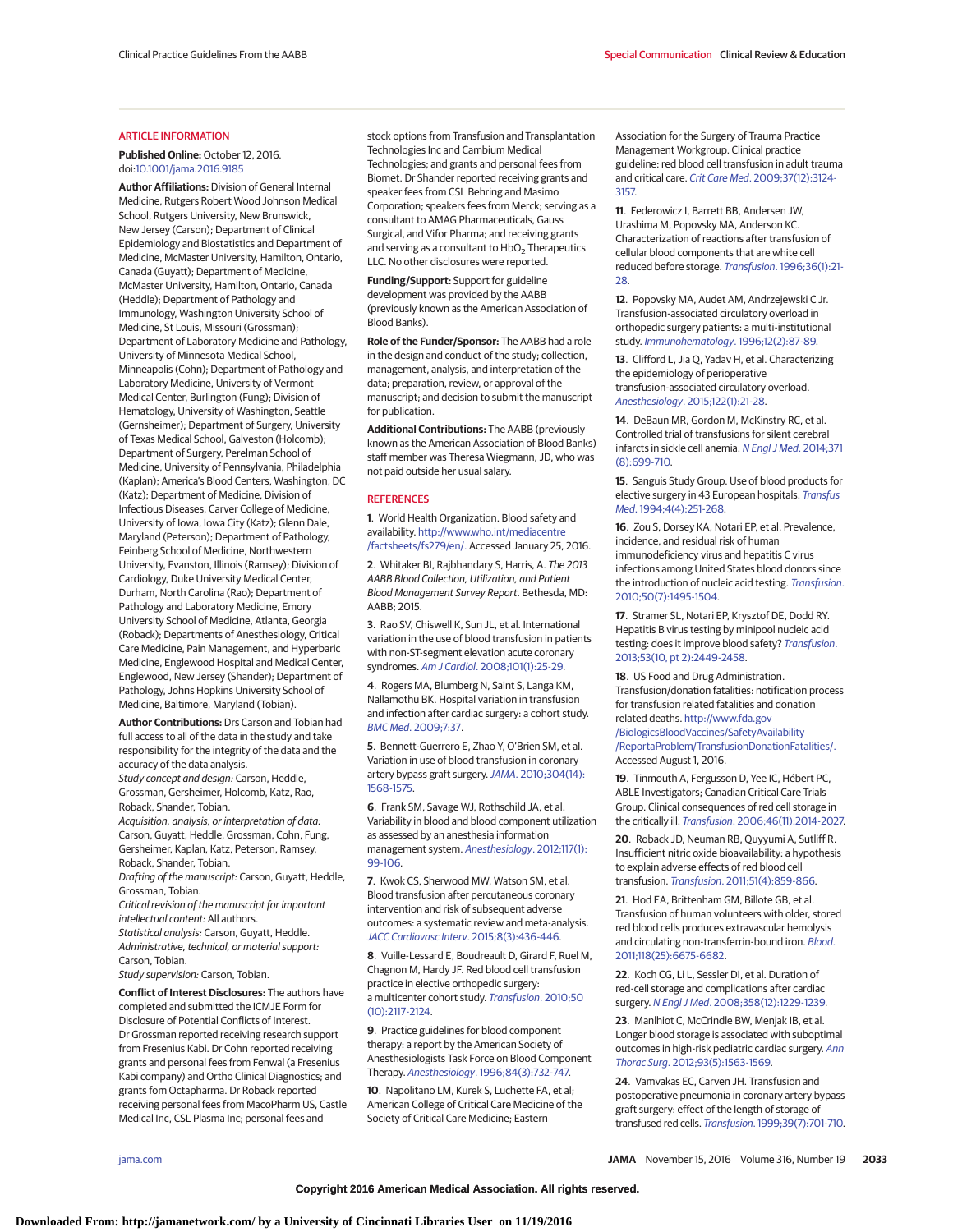**25**. van de Watering L, Lorinser J, Versteegh M, Westendord R, Brand A. Effects of storage time of red blood cell transfusions on the prognosis of coronary artery bypass graft patients. [Transfusion](https://www.ncbi.nlm.nih.gov/pubmed/17002627). [2006;46\(10\):1712-1718.](https://www.ncbi.nlm.nih.gov/pubmed/17002627)

**26**. Vamvakas EC, Carven JH. Length of storage of transfused red cells and postoperative morbidity in patients undergoing coronary artery bypass graft surgery. Transfusion[. 2000;40\(1\):101-109.](https://www.ncbi.nlm.nih.gov/pubmed/10644819)

**27**. Edgren G, Kamper-Jørgensen M, Eloranta S, et al. Duration of red blood cell storage and survival of transfused patients (CME). [Transfusion](https://www.ncbi.nlm.nih.gov/pubmed/20158690). 2010; [50\(6\):1185-1195.](https://www.ncbi.nlm.nih.gov/pubmed/20158690)

**28**. Carson JL, Grossman BJ, Kleinman S, et al; Clinical Transfusion Medicine Committee of the AABB. Red blood cell transfusion: a clinical practice guideline from the AABB\*. [Ann Intern Med](https://www.ncbi.nlm.nih.gov/pubmed/22751760). 2012;157 [\(1\):49-58.](https://www.ncbi.nlm.nih.gov/pubmed/22751760)

**29**. Strauss RG, Burmeister LF, Johnson K, et al. AS-1 red cells for neonatal transfusions: a randomized trial assessing donor exposure and safety. Transfusion[. 1996;36\(10\):873-878.](https://www.ncbi.nlm.nih.gov/pubmed/8863773)

**30**. Schulman CI, Nathe K, Brown M, Cohn SM. Impact of age of transfused blood in the trauma patient.J Trauma[. 2002;52\(6\):1224-1225.](https://www.ncbi.nlm.nih.gov/pubmed/12045660)

**31**. Fernandes da Cunha DH, Nunes Dos Santos AM, Kopelman BI, et al. Transfusions of CPDA-1 red blood cells stored for up to 28 days decrease donor exposures in very low-birth-weight premature infants. Transfus Med[. 2005;15\(6\):467-473.](https://www.ncbi.nlm.nih.gov/pubmed/16359417)

**32**. Hébert PC, Chin-Yee I, Fergusson D, et al. A pilot trial evaluating the clinical effects of prolonged storage of red cells. Anesth Analg[. 2005;100\(5\):](https://www.ncbi.nlm.nih.gov/pubmed/15845701) [1433-1438.](https://www.ncbi.nlm.nih.gov/pubmed/15845701)

**33**. Bennett-Guerrero E, Stafford-Smith M, Waweru PM, et al. A prospective, double-blind, randomized clinical feasibility trial of controlling the storage age of red blood cells for transfusion in cardiac surgical patients. Transfusion[. 2009;49\(7\):](https://www.ncbi.nlm.nih.gov/pubmed/19389021) [1375-1383.](https://www.ncbi.nlm.nih.gov/pubmed/19389021)

**34**. Aubron C, Syres G, Nichol A, et al. A pilot feasibility trial of allocation of freshest available red blood cells versus standard care in critically ill patients. Transfusion[. 2012;52\(6\):1196-1202.](https://www.ncbi.nlm.nih.gov/pubmed/22082281)

**35**. Fergusson DA, Hébert P, Hogan DL, et al. Effect of fresh red blood cell transfusions on clinical outcomes in premature, very low-birth-weight infants: the ARIPI randomized trial. JAMA[. 2012;](https://www.ncbi.nlm.nih.gov/pubmed/23045213) [308\(14\):1443-1451.](https://www.ncbi.nlm.nih.gov/pubmed/23045213)

**36**. Heddle NM, Cook RJ, Arnold DM, et al. The effect of blood storage duration on in-hospital mortality: a randomized controlled pilot feasibility trial. Transfusion[. 2012;52\(6\):1203-1212.](https://www.ncbi.nlm.nih.gov/pubmed/22257314)

**37**. Kor DJ, Kashyap R, Weiskopf RB, et al. Fresh red blood cell transfusion and short-term pulmonary, immunologic, and coagulation status: a randomized clinical trial. [Am J Respir Crit Care Med](https://www.ncbi.nlm.nih.gov/pubmed/22281833). 2012;185(8): [842-850.](https://www.ncbi.nlm.nih.gov/pubmed/22281833)

**38**. Dhabangi A, Mworozi E, Lubega IR, Cserti-Gazdewich CM, Maganda A, Dzik WH. The effect of blood storage age on treatment of lactic acidosis by transfusion in children with severe malarial anaemia: a pilot, randomized, controlled trial. Malar J[. 2013;12:55.](https://www.ncbi.nlm.nih.gov/pubmed/23388470)

**39**. Dhabangi A, Ainomugisha B, Cserti-Gazdewich C, et al. Effect of transfusion of red blood cells with longer vs shorter storage duration on elevated blood lactate levels in children with severe anemia:

the TOTAL randomized clinical trial. JAMA. 2015:314 [\(23\):2514-2523.](https://www.ncbi.nlm.nih.gov/pubmed/26637812)

**40**. Lacroix J, Hébert PC, Fergusson DA, et al; ABLE Investigators; Canadian Critical Care Trials Group. Age of transfused blood in critically ill adults. [N Engl](https://www.ncbi.nlm.nih.gov/pubmed/25853745) J Med[. 2015;372\(15\):1410-1418.](https://www.ncbi.nlm.nih.gov/pubmed/25853745)

**41**. Steiner ME, Ness PM, Assmann SF, et al. Effects of red-cell storage duration on patients undergoing cardiac surgery.N Engl J Med[. 2015;372\(15\):1419-1429.](https://www.ncbi.nlm.nih.gov/pubmed/25853746)

**42**. AABB. AABB policy on conflicts of interest and confidentiality. [http://www.aabb.org/membership](http://www.aabb.org/membership/governance/committees/Pages/AABB-Conflicts-of-Interest-Disclosure-Form.aspx) [/governance/committees/Pages/AABB-Conflicts](http://www.aabb.org/membership/governance/committees/Pages/AABB-Conflicts-of-Interest-Disclosure-Form.aspx) [-of-Interest-Disclosure-Form.aspx.](http://www.aabb.org/membership/governance/committees/Pages/AABB-Conflicts-of-Interest-Disclosure-Form.aspx) Accessed February 15, 2016.

**43**. Carson JL, Stanworth SJ, Roubinian NR, et al. Transfusion thresholds and other strategies for guiding allogeneic red blood cell transfusion. [Cochrane Database Syst Rev](https://www.ncbi.nlm.nih.gov/pubmed/22513904). 2016;(10):CD002042.

**44**. Alexander PE, Barty R, Fei Y, et al. Transfusion of fresher vs older red blood cells in hospitalized patients: a systematic review and meta-analysis. Blood[. 2016;127\(4\):400-410.](https://www.ncbi.nlm.nih.gov/pubmed/26626995)

**45**. MacMahon S, Collins R. Reliable assessment of the effects of treatment on mortality and major morbidity, II: observational studies. Lancet[. 2001;](https://www.ncbi.nlm.nih.gov/pubmed/11273081) [357\(9254\):455-462.](https://www.ncbi.nlm.nih.gov/pubmed/11273081)

**46**. Middelburg RA, van de Watering LM, van der Bom JG. Blood transfusions: good or bad? confounding by indication, an underestimated problem in clinical transfusion research. [Transfusion](https://www.ncbi.nlm.nih.gov/pubmed/20456689). [2010;50\(6\):1181-1183.](https://www.ncbi.nlm.nih.gov/pubmed/20456689)

**47**. Cochrane Colllaboration. Cochrane Handbook for Systematic Reviews of Interventions: Version 5.1.0. Hoboken, NJ: John Wiley & Sons; 2011.

**48**. Cochrane Bias Methods Group. Assessing risk of bias in included studies. [http://methods](http://methods.cochrane.org/bias/assessing-risk-bias-included-studies) [.cochrane.org/bias/assessing-risk-bias-included](http://methods.cochrane.org/bias/assessing-risk-bias-included-studies) [-studies.](http://methods.cochrane.org/bias/assessing-risk-bias-included-studies) Accessed July 15, 2015.

**49**. Sun X, Briel M, Walter SD, Guyatt GH. Is a subgroup effect believable? updating criteria to evaluate the credibility of subgroup analyses. [BMJ](https://www.ncbi.nlm.nih.gov/pubmed/20354011). [2010;340:c117.](https://www.ncbi.nlm.nih.gov/pubmed/20354011)

**50**. DerSimonian R, Laird N. Meta-analysis in clinical trials. Control Clin Trials[. 1986;7\(3\):177-188.](https://www.ncbi.nlm.nih.gov/pubmed/3802833)

**51**. Guyatt GH, Oxman AD, Vist GE, et al; GRADE Working Group. GRADE: an emerging consensus on rating quality of evidence and strength of recommendations. BMJ[. 2008;336\(7650\):924-926.](https://www.ncbi.nlm.nih.gov/pubmed/18436948)

**52**. Atkins D, Best D, Briss PA, et al; GRADE Working Group. Grading quality of evidence and strength of recommendations. BMJ[. 2004;328](https://www.ncbi.nlm.nih.gov/pubmed/15205295) [\(7454\):1490.](https://www.ncbi.nlm.nih.gov/pubmed/15205295)

**53**. Blair SD, Janvrin SB, McCollum CN, Greenhalgh RM. Effect of early blood transfusion on gastrointestinal haemorrhage. Br J Surg[. 1986;73](https://www.ncbi.nlm.nih.gov/pubmed/3533203) [\(10\):783-785.](https://www.ncbi.nlm.nih.gov/pubmed/3533203)

**54**. Bracey AW, Radovancevic R, Riggs SA, et al. Lowering the hemoglobin threshold for transfusion in coronary artery bypass procedures: effect on patient outcome. Transfusion[. 1999;39\(10\):1070-](https://www.ncbi.nlm.nih.gov/pubmed/10532600) [1077.](https://www.ncbi.nlm.nih.gov/pubmed/10532600)

**55**. Bush RL, Pevec WC, Holcroft JWA. A prospective, randomized trial limiting perioperative red blood cell transfusions in vascular patients. Am J Surg[. 1997;174\(2\):143-148.](https://www.ncbi.nlm.nih.gov/pubmed/9293831)

**56**. Carson JL, Brooks MM, Abbott JD, et al. Liberal versus restrictive transfusion thresholds for

patients with symptomatic coronary artery disease. Am Heart J[. 2013;165\(6\):964-971.e1.](https://www.ncbi.nlm.nih.gov/pubmed/23708168)

**57**. Carson JL, Sieber F, Cook DR, et al. Liberal versus restrictive blood transfusion strategy: 3-year survival and cause of death results from the FOCUS randomised controlled trial. Lancet[. 2015;385](https://www.ncbi.nlm.nih.gov/pubmed/25499165) [\(9974\):1183-1189.](https://www.ncbi.nlm.nih.gov/pubmed/25499165)

**58**. Carson JL, Terrin ML, Barton FB, et al. A pilot randomized trial comparing symptomatic vs hemoglobin-level-driven red blood cell transfusions following hip fracture. Transfusion[. 1998;38\(6\):522-](https://www.ncbi.nlm.nih.gov/pubmed/9661685) [529.](https://www.ncbi.nlm.nih.gov/pubmed/9661685)

**59**. Carson JL, Terrin ML, Magaziner J, et al; FOCUS Investigators. Transfusion trigger trial for functional outcomes in cardiovascular patients undergoing surgical hip fracture repair (FOCUS). [Transfusion](https://www.ncbi.nlm.nih.gov/pubmed/17176334). [2006;46\(12\):2192-2206.](https://www.ncbi.nlm.nih.gov/pubmed/17176334)

**60**. Carson JL, Terrin ML, Noveck H, et al; FOCUS Investigators. Liberal or restrictive transfusion in high-risk patients after hip surgery. [N Engl J Med](https://www.ncbi.nlm.nih.gov/pubmed/22168590). [2011;365\(26\):2453-2462.](https://www.ncbi.nlm.nih.gov/pubmed/22168590)

**61**. Cooper HA, Rao SV, Greenberg MD, et al. Conservative versus liberal red cell transfusion in acute myocardial infarction (the CRIT Randomized Pilot Study). Am J Cardiol[. 2011;108\(8\):1108-1111.](https://www.ncbi.nlm.nih.gov/pubmed/21791325)

**62**. Fan Y-X, Liu F-F, Jia M, et al. Comparison of restrictive and liberal transfusion strategy on postoperative delirium in aged patients following total hip replacement: a preliminary study. [Arch](https://www.ncbi.nlm.nih.gov/pubmed/24745810) Gerontol Geriatr[. 2014;59\(1\):181-185.](https://www.ncbi.nlm.nih.gov/pubmed/24745810)

**63**. Foss NB, Kristensen MT, Jensen PS, Palm H, Krasheninnikoff M, Kehlet H. The effects of liberal versus restrictive transfusion thresholds on ambulation after hip fracture surgery. [Transfusion](https://www.ncbi.nlm.nih.gov/pubmed/19389209). [2009;49\(2\):227-234.](https://www.ncbi.nlm.nih.gov/pubmed/19389209)

**64**. Gregersen M, Borris LC, Damsgaard EM. Postoperative blood transfusion strategy in frail, anemic elderly patients with hip fracture: the TRIFE randomized controlled trial. [Acta Orthop](https://www.ncbi.nlm.nih.gov/pubmed/25586270). 2015;86 [\(3\):363-372.](https://www.ncbi.nlm.nih.gov/pubmed/25586270)

**65**. Gregersen M, Borris LC, Damsgaard EM. Blood transfusion and overall quality of life after hip fracture in frail elderly patients—the transfusion requirements in frail elderly randomized controlled trial.J Am Med Dir Assoc[. 2015;16\(9\):762-766.](https://www.ncbi.nlm.nih.gov/pubmed/25933728)

**66**. Gregersen M, Damsgaard EM, Borris LC. Blood Transfusion and Risk of Infection in Frail Elderly after hip fracture surgery: the TRIFE randomized controlled trial. [Eur J Orthop Surg Traumatol](https://www.ncbi.nlm.nih.gov/pubmed/25690514). 2015; [25\(6\):1031-1038.](https://www.ncbi.nlm.nih.gov/pubmed/25690514)

**67**. Grover M, Talwalkar S, Casbard A, et al. Silent myocardial ischaemia and haemoglobin concentration: a randomized controlled trial of transfusion strategy in lower limb arthroplasty. [Vox](https://www.ncbi.nlm.nih.gov/pubmed/16430668) Sang[. 2006;90\(2\):105-112.](https://www.ncbi.nlm.nih.gov/pubmed/16430668)

**68**. Hajjar LA, Vincent JL, Galas FR, et al. Transfusion requirements after cardiac surgery: the TRACS randomized controlled trial.JAMA[. 2010;](https://www.ncbi.nlm.nih.gov/pubmed/20940381) [304\(14\):1559-1567.](https://www.ncbi.nlm.nih.gov/pubmed/20940381)

**69**. Hébert PC, Wells G, Blajchman MA, et al; Transfusion Requirements in Critical Care Investigators, Canadian Critical Care Trials Group. A multicenter, randomized, controlled clinical trial of transfusion requirements in critical care. [N Engl J](https://www.ncbi.nlm.nih.gov/pubmed/9971864) Med[. 1999;340\(6\):409-417.](https://www.ncbi.nlm.nih.gov/pubmed/9971864)

**70**. Hébert PC, Wells G, Marshall J, et al; Canadian Critical Care Trials Group. Transfusion requirements in critical care: a pilot study [published correction